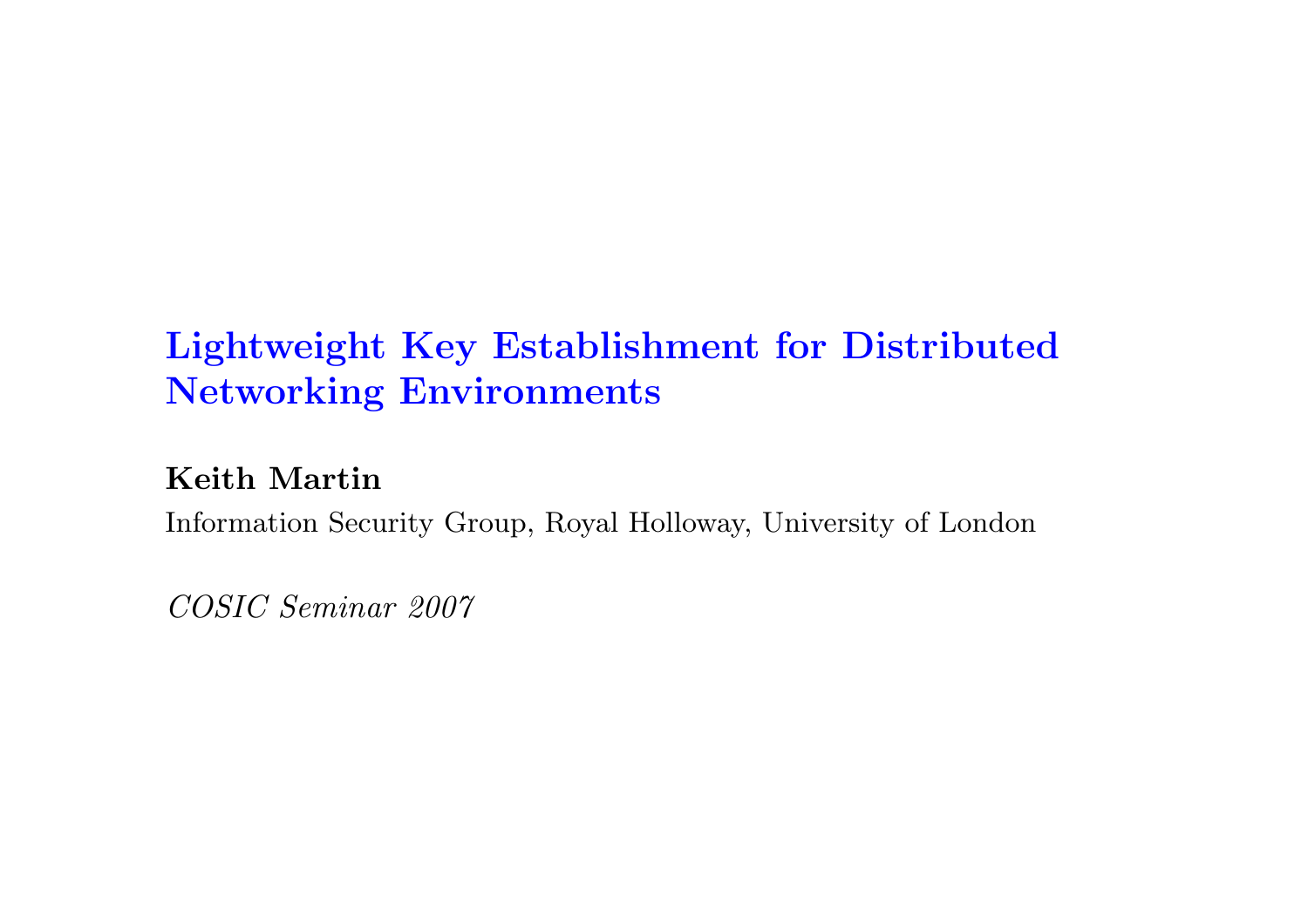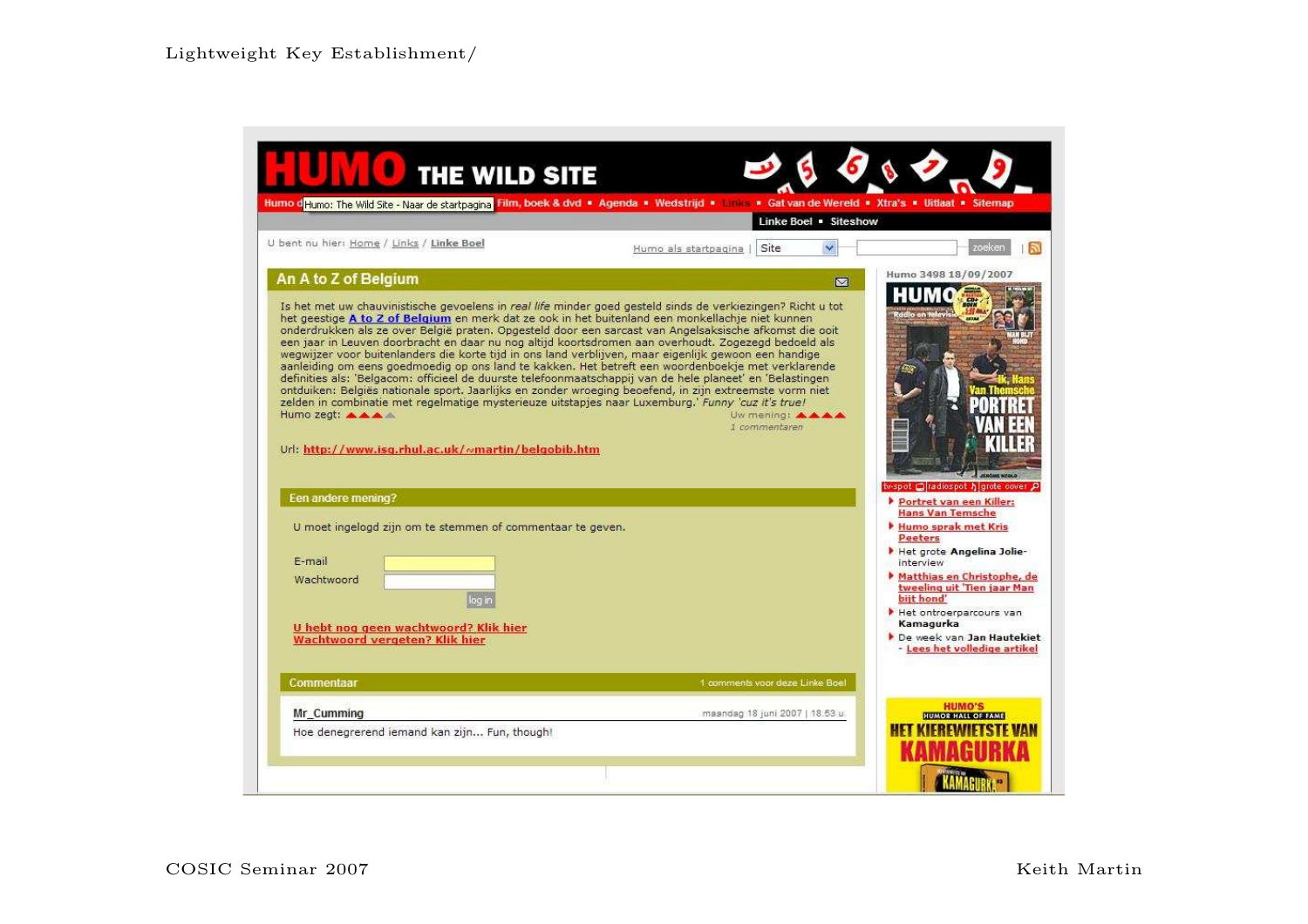# The plan

- 1. Wireless sensor networks
- 2. A key establishment framework
- 3. Key establishment for grids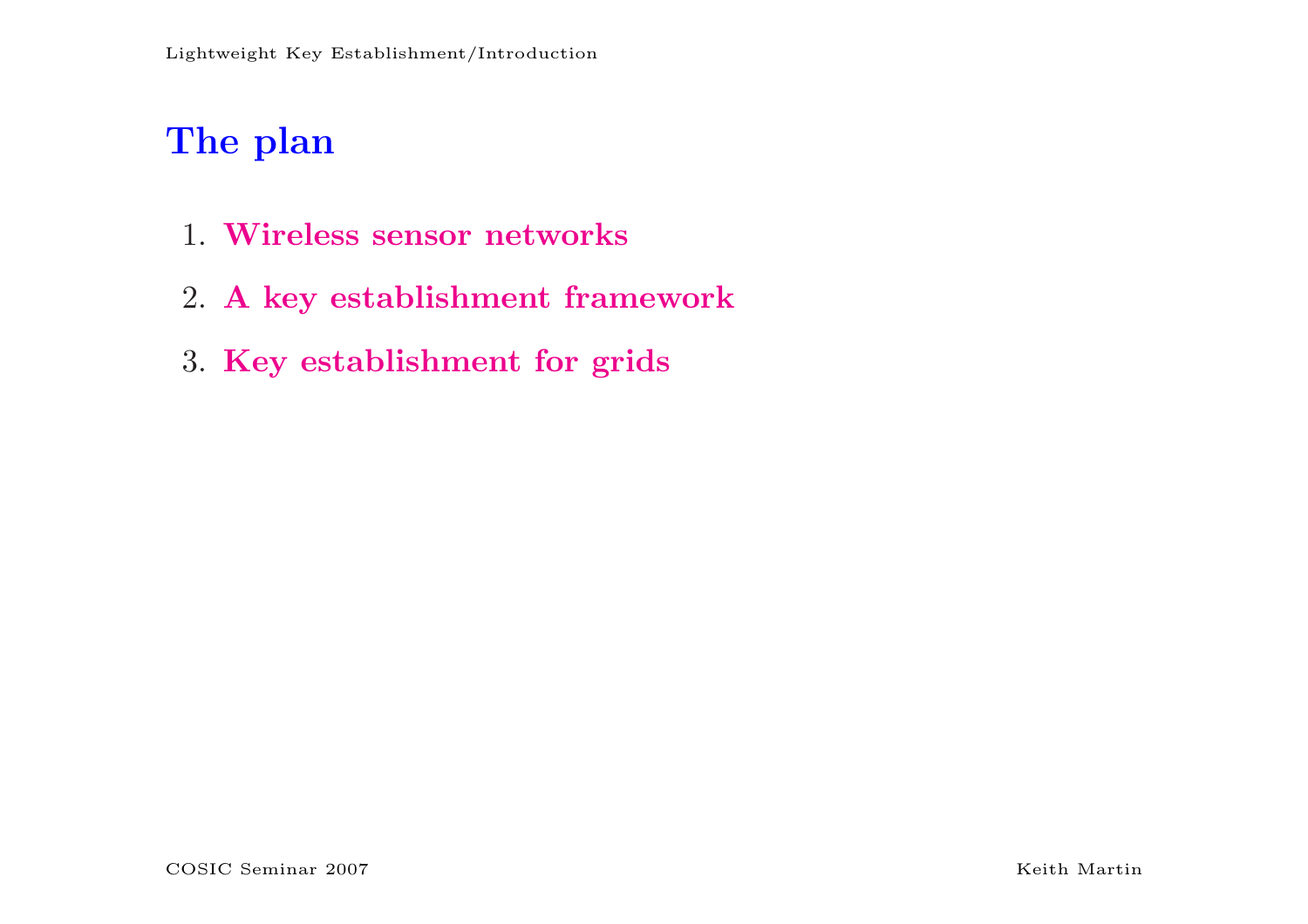Lightweight Key Establishment/Introduction

### Wireless sensor networks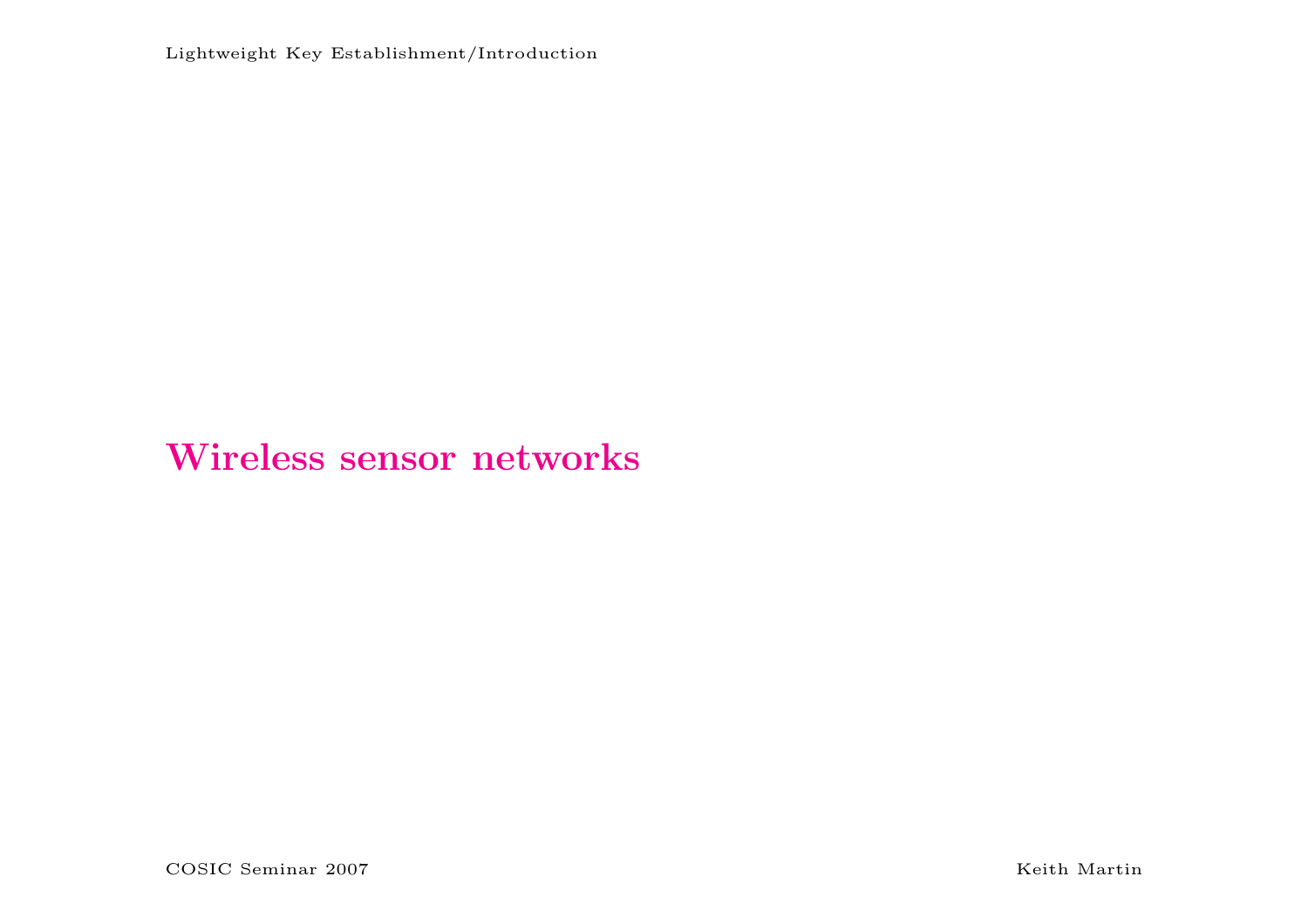### Wireless sensor networks

- consists of small(ish) sensors forming an ad-hoc network
- sensors may lack an independent power supply and hence have limited:
	- storage
	- communication bandwidth
	- computational power
- sensors are vulnerable to compromise through capture
- sensors are vulnerable to failure (or may regularly go down by design)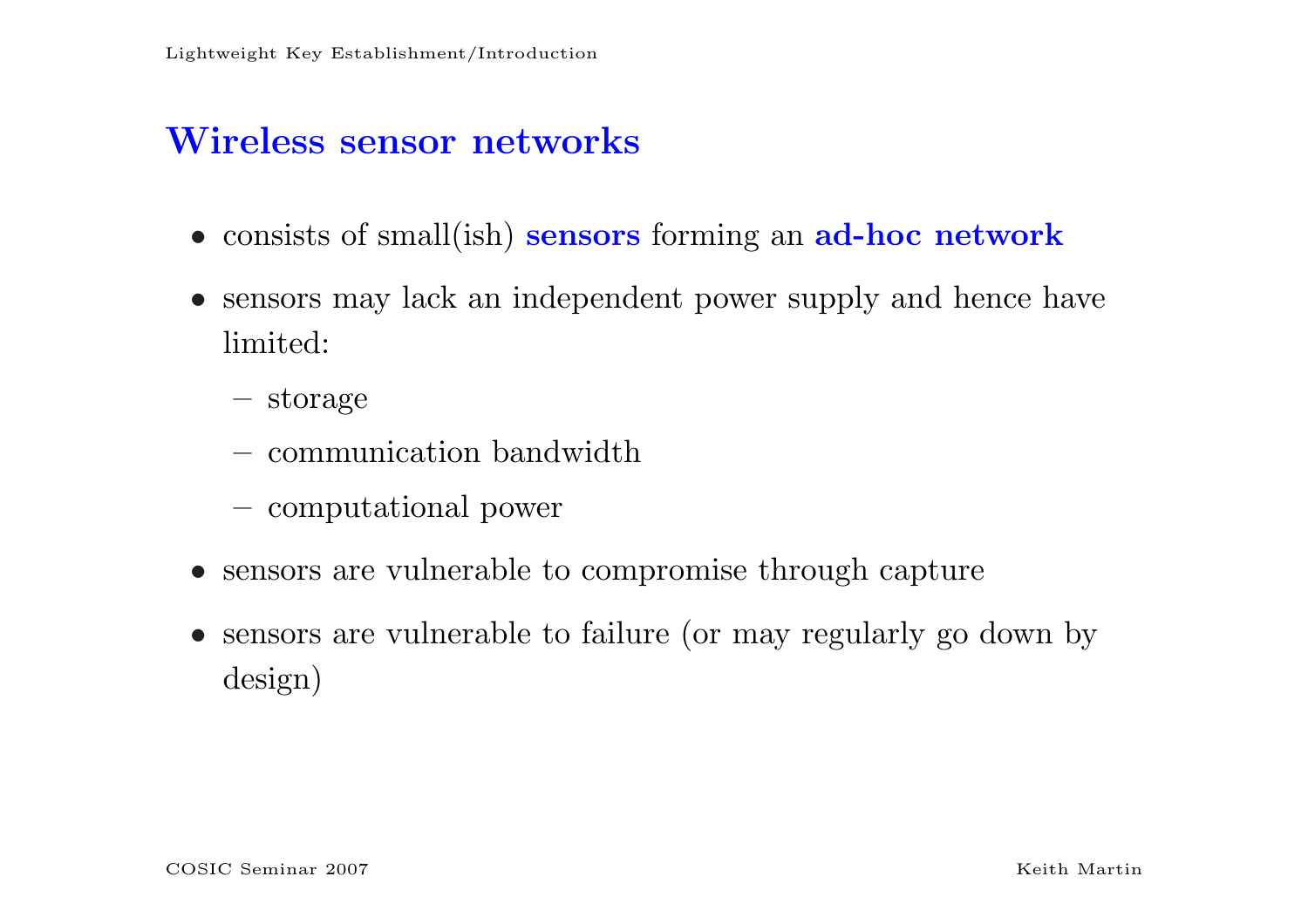### A "great" debate... ?

# Can you perform public-key cryptographic operations on a sensor?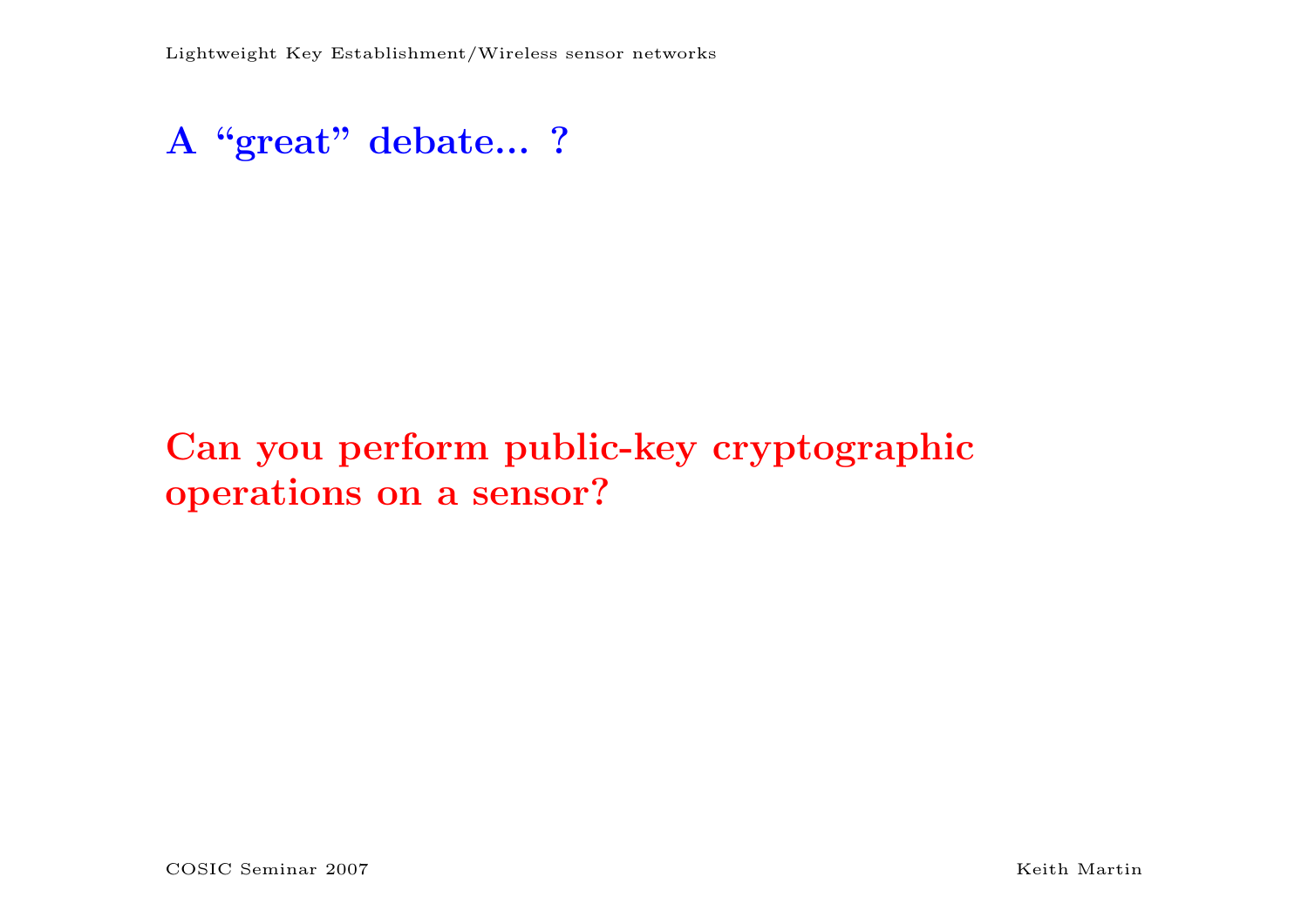### Maybe you can, maybe you can't...

We will assume for the rest of this talk that it is preferred to design a fully symmetric solution, because even if you can do public-key cryptography on a sensor :

- it might be preferable to minimise its use to rarely conducted operations
- it isn't necessarily the right choice for implementation
- the same question is going to arise for the next generation of even smaller "sensors"
- key establishment using public-key cryptography is practically challenging but mathematically dull!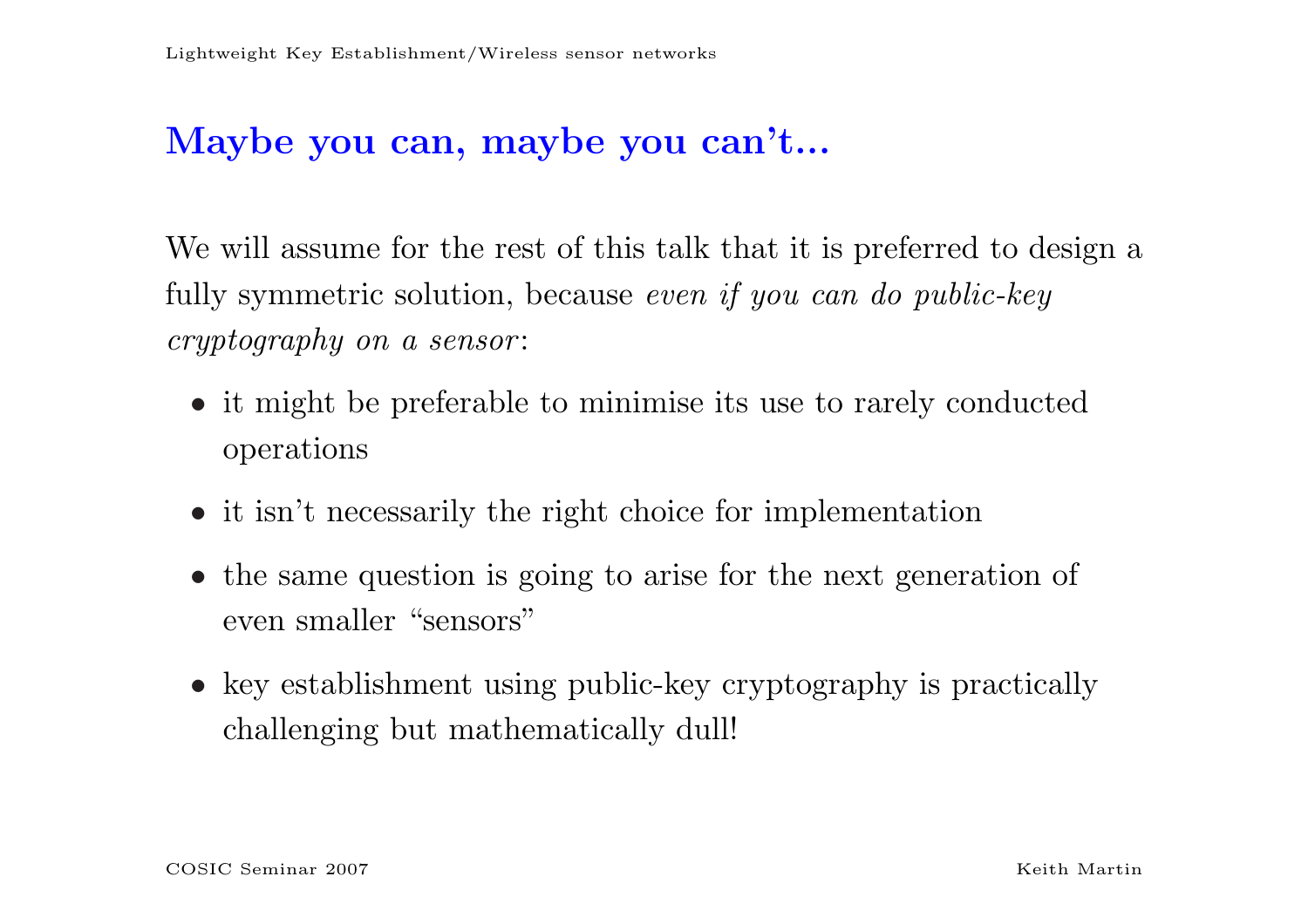#### The devil's security advocate...

# Wireless sensor networks are a solution awaiting a problem (Gollman)?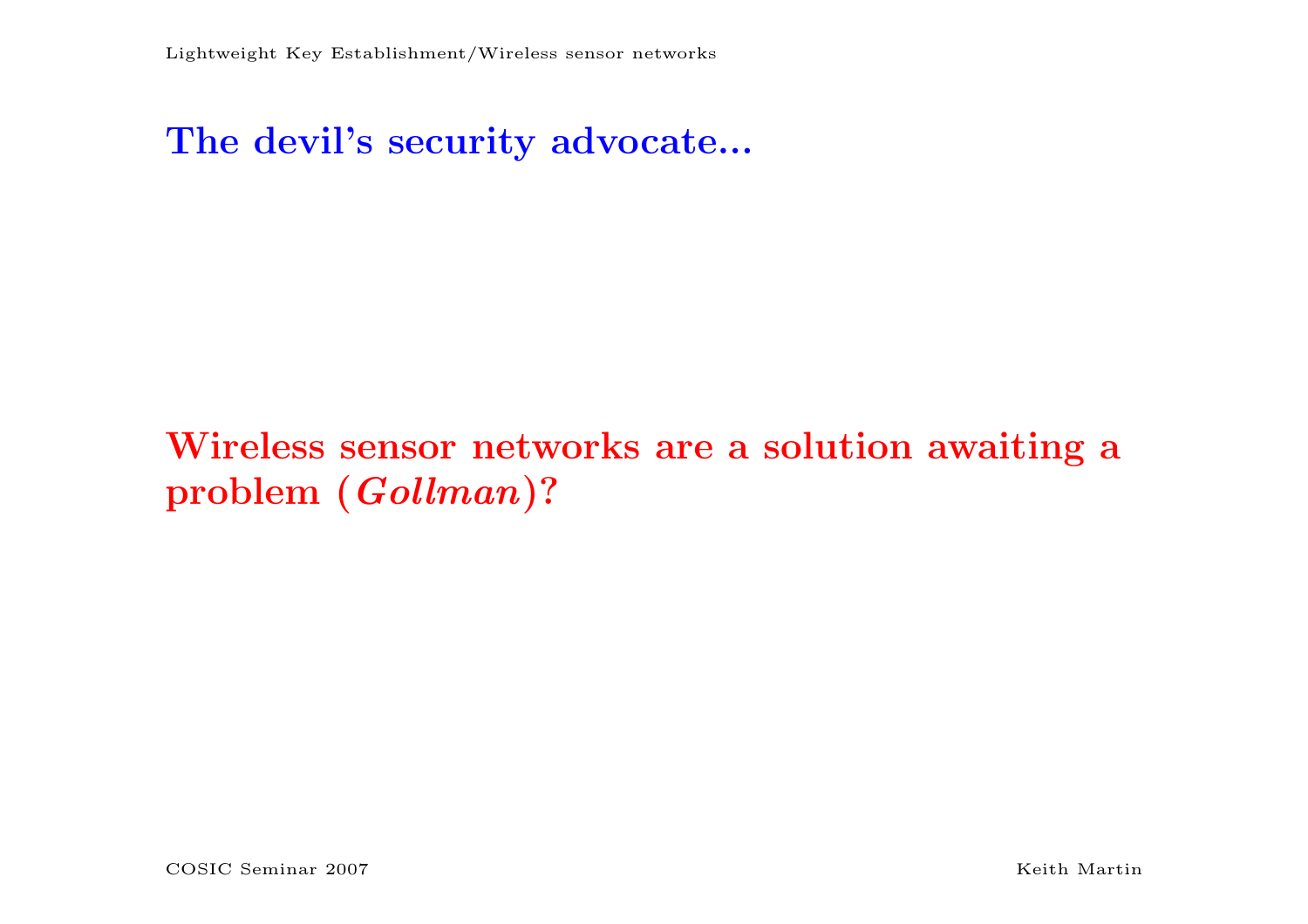# Applications

- Environmental monitoring
- Wildlife monitoring
- Disaster response
- Precision agriculture
- Surveillance
- Health care
- Process flow monitoring
- $\bullet$  ...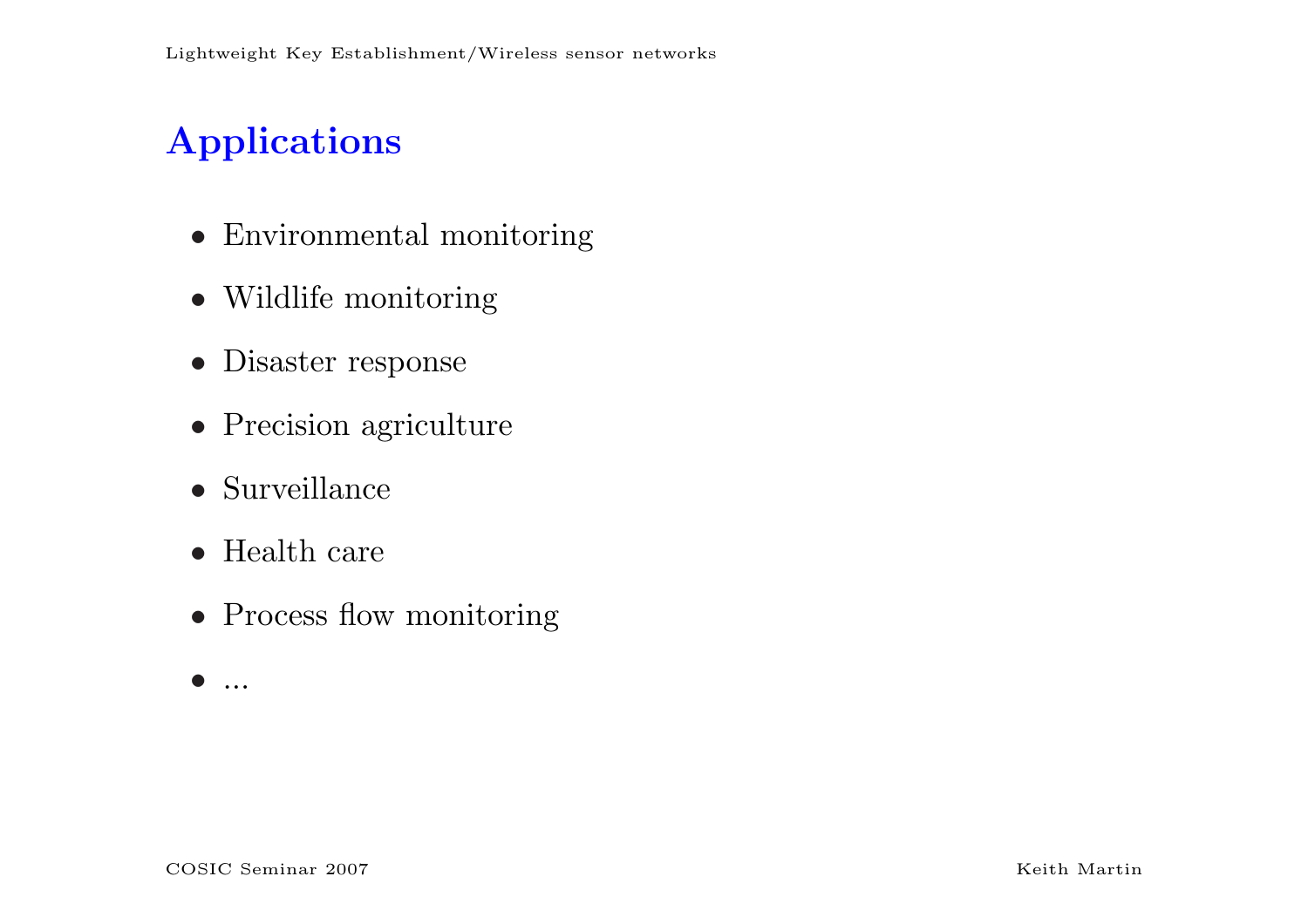### The "classical" scenario

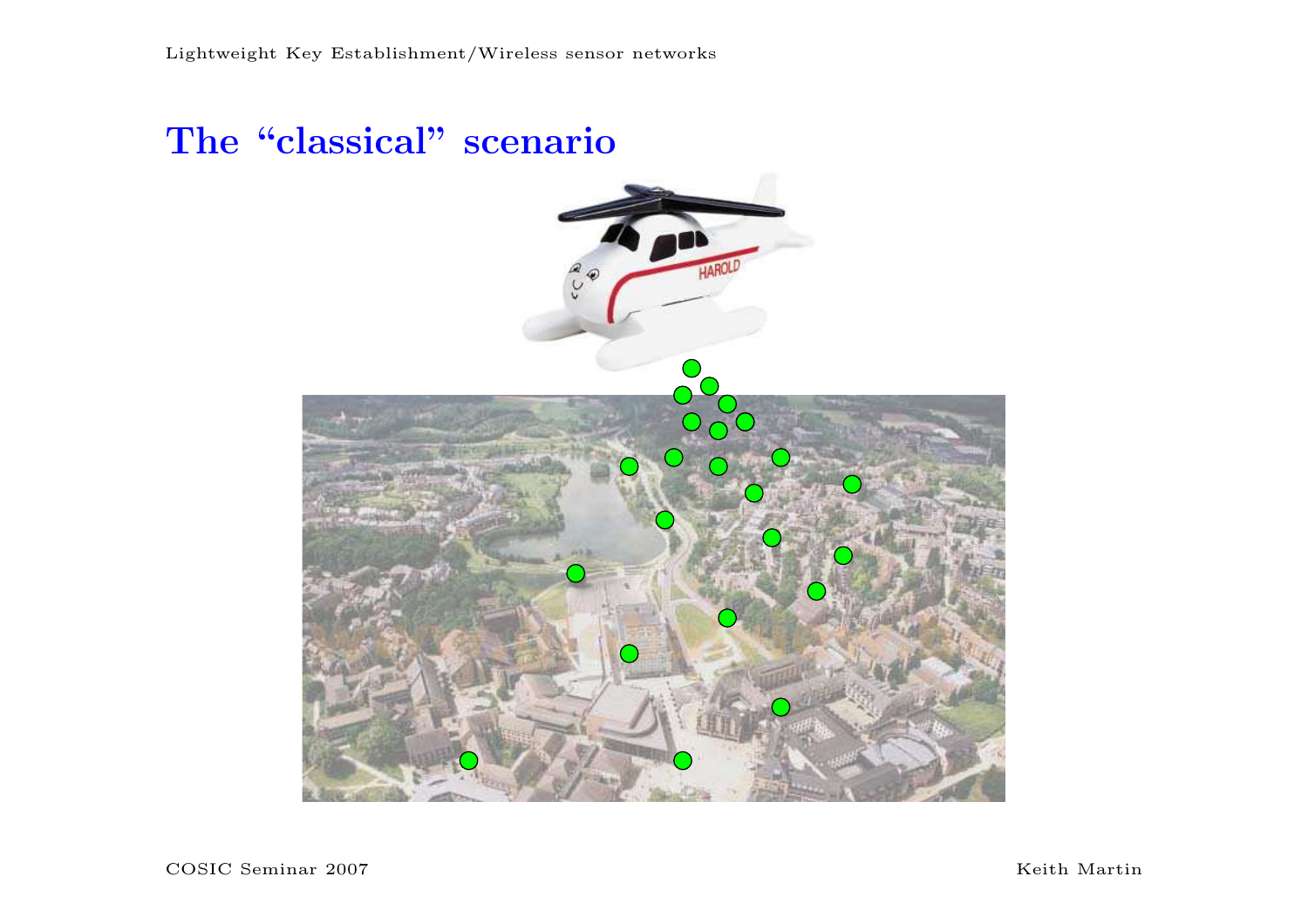### ZebraNet









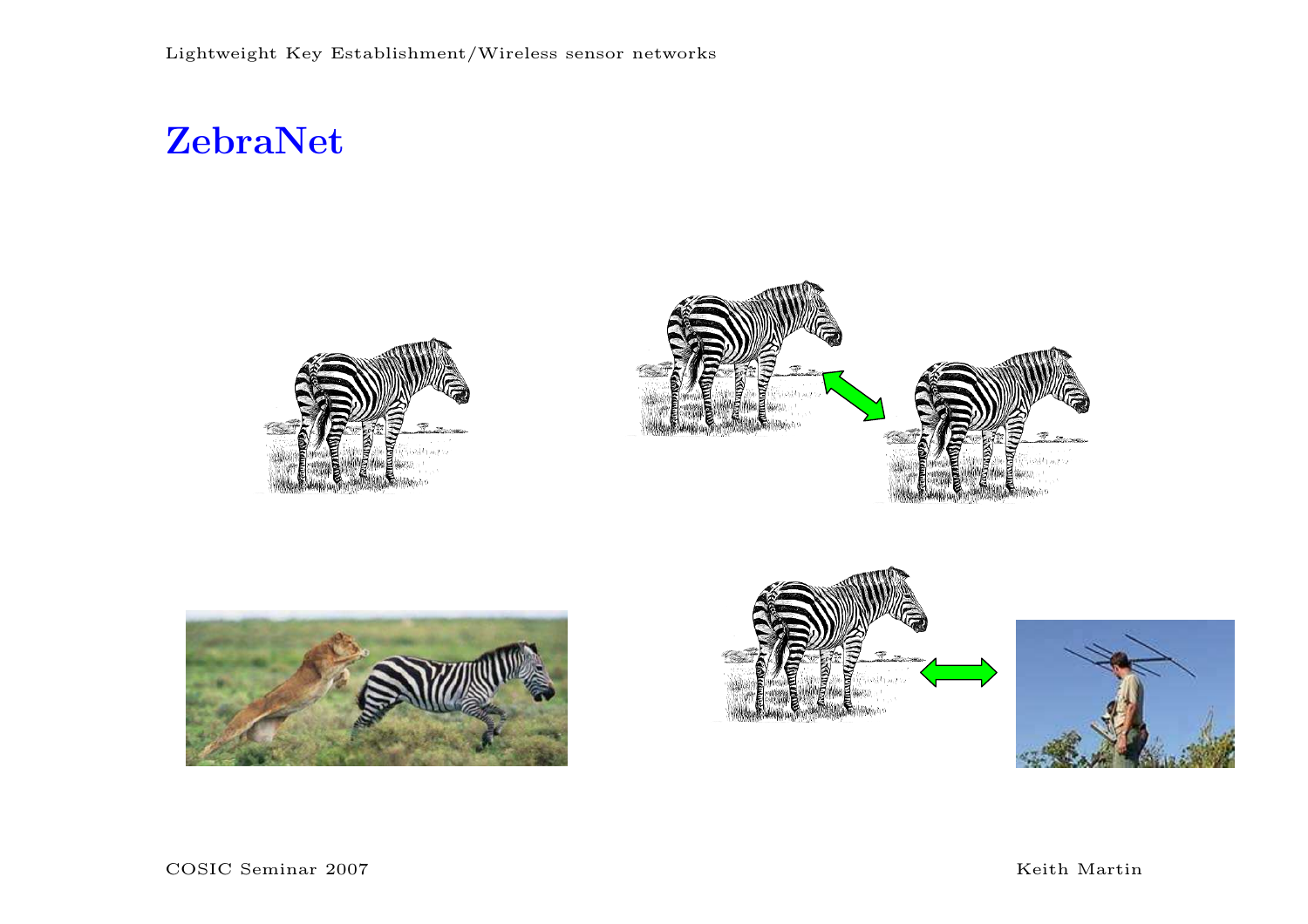## Smart vineyards

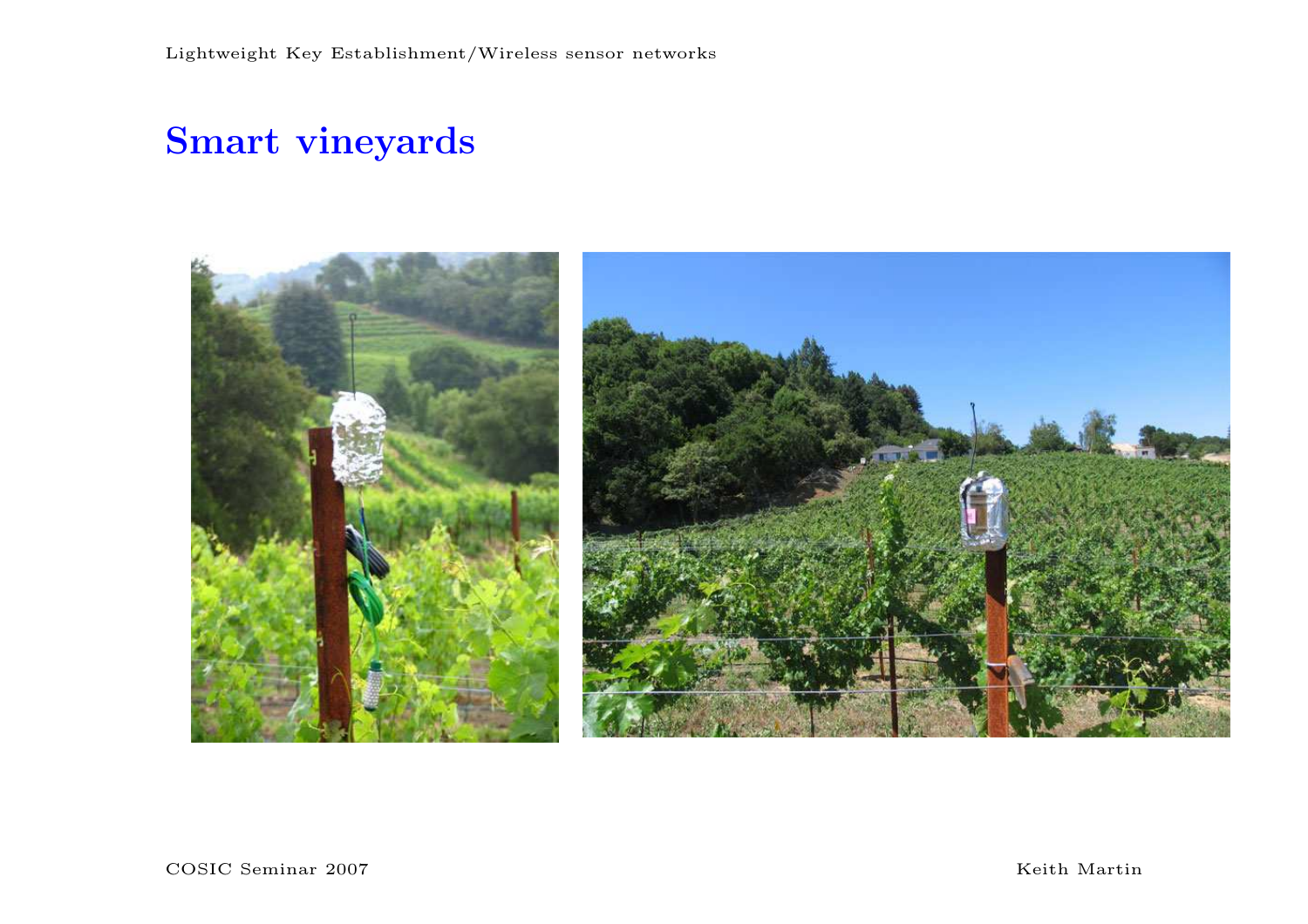### Three-stage key establishment

- 1. **Key predistribution**: Due to sensor compromise risk we cannot use a fixed key across all sensors. Thus each sensor assigned a set of keys chosen from a key ring. How should this key ring be chosen?
- 2. Shared key discovery: Two sensors can only communicate if they are in close physical proximity, and communicate securely if they also share a common key. How should they determine whether they have any keys in common?
- 3. Path-key establishment: If two nodes cannot communicate securely directly then they must establish a secure **multi-hop path** that utilises other sensors in the network. How should a secure multi-hop path be determined?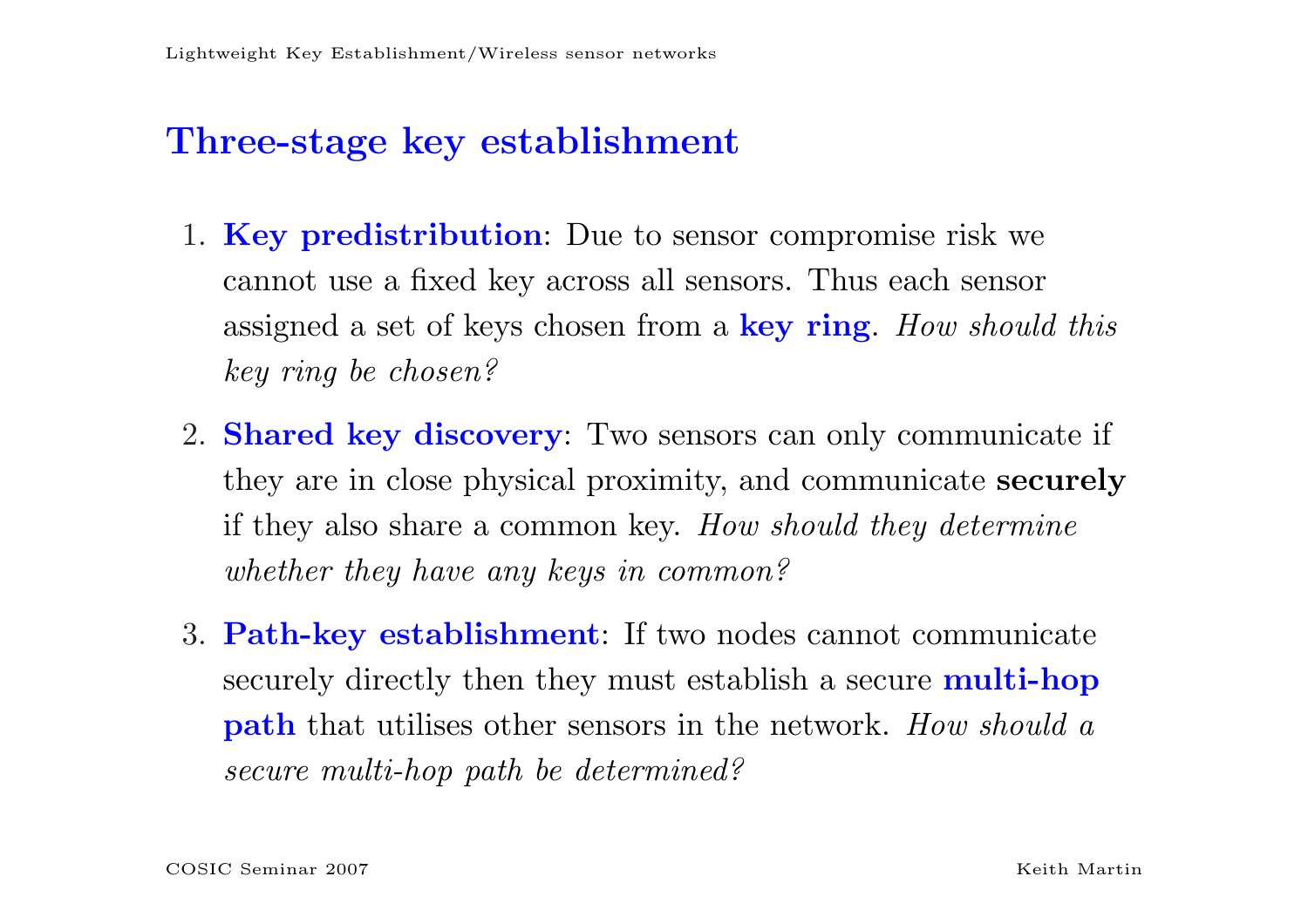### Communication structures

- Ideal communication structure: the groups of sensors for whom we (ideally) wish to establish common (group) keys
- Network communication structure: the groups of sensors who share predistributed keys

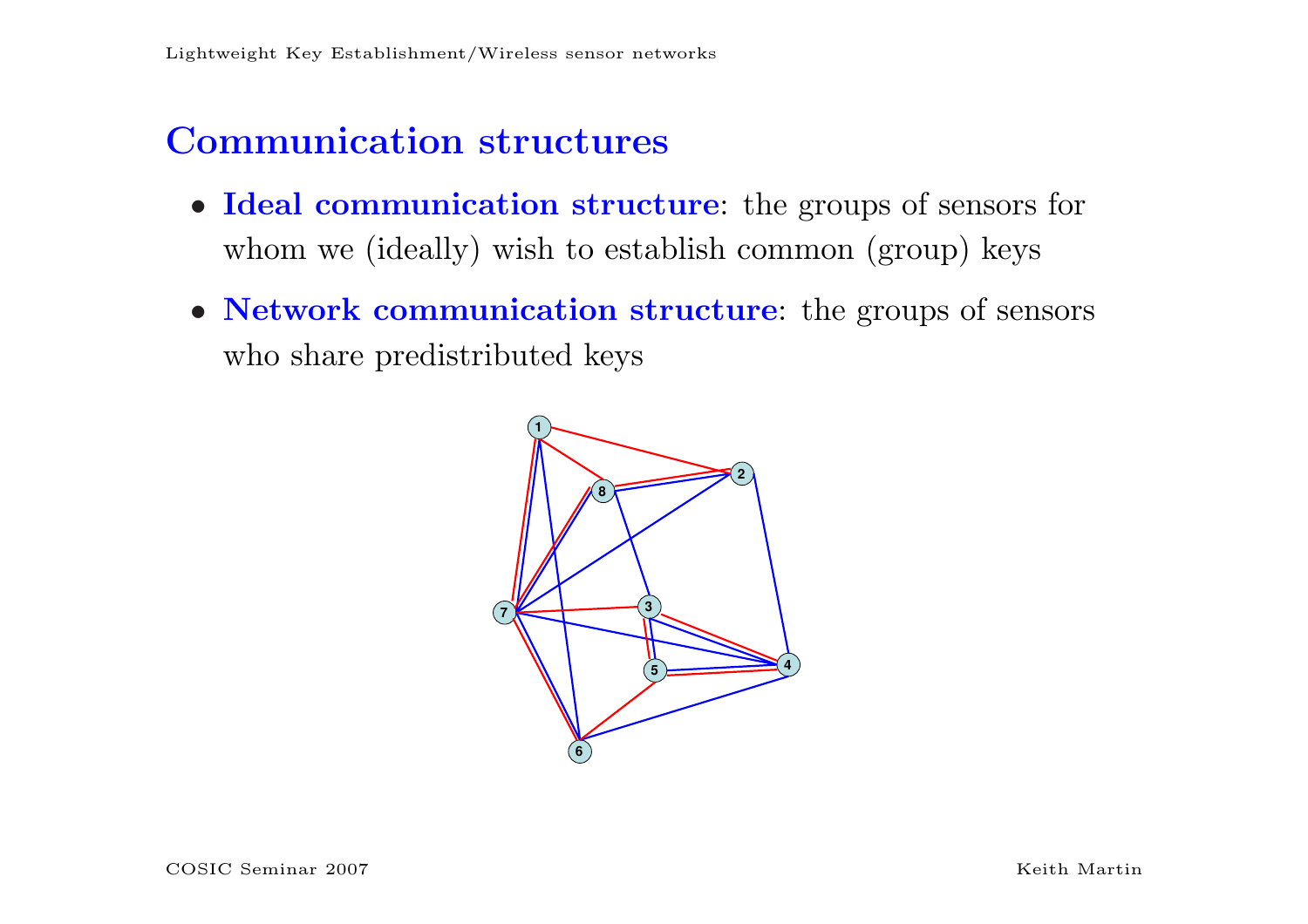Lightweight Key Establishment/Wireless sensor networks

# An application-oriented key establishment framework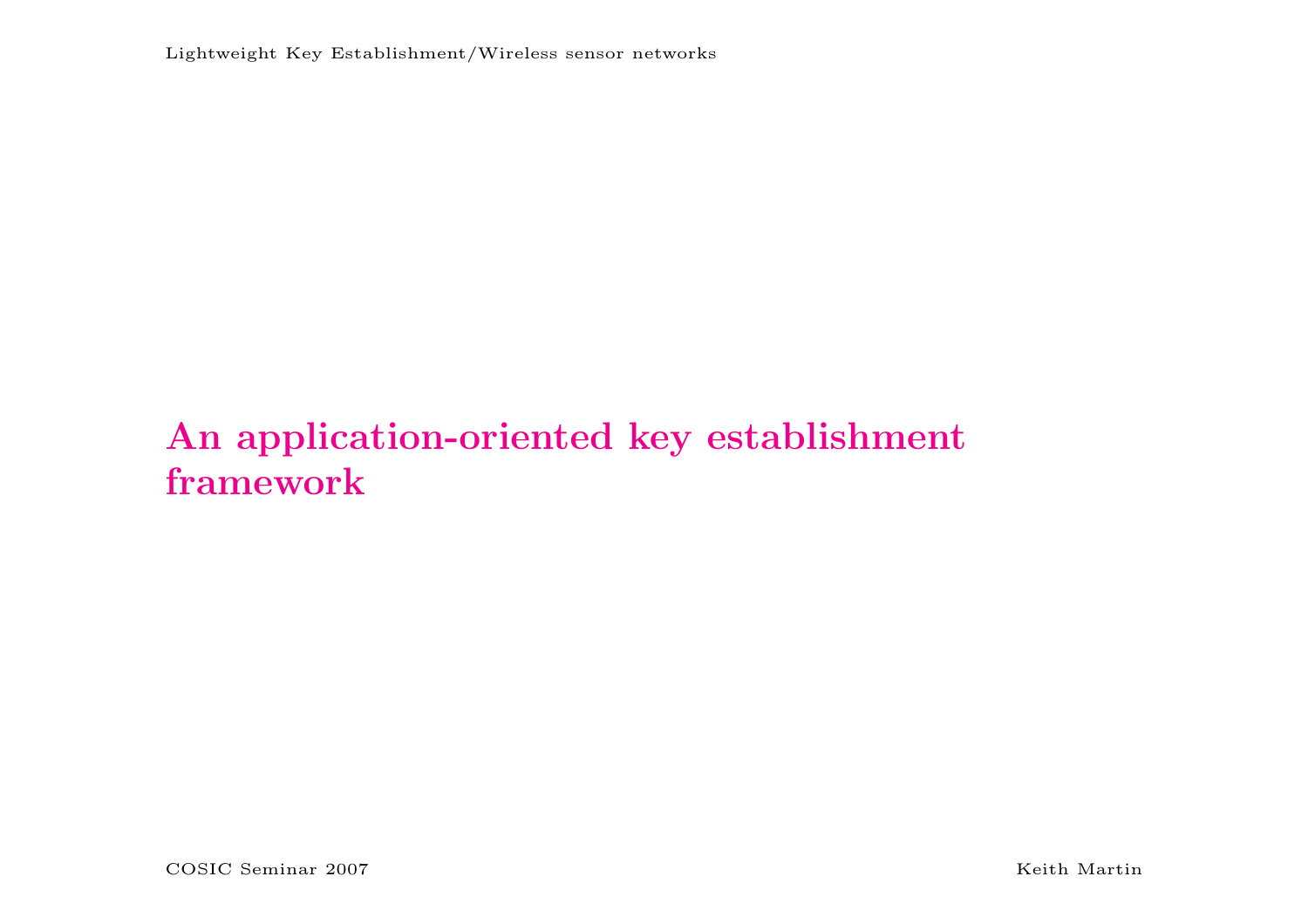### Key establishment framework

- 1. Categories of sensor networks that significantly affect key establishment design.
- 2. Relevant variable parameters that determine instances within each of the above defined categories.
- 3. Performance indicators that can be used to assess specific key establishment schemes.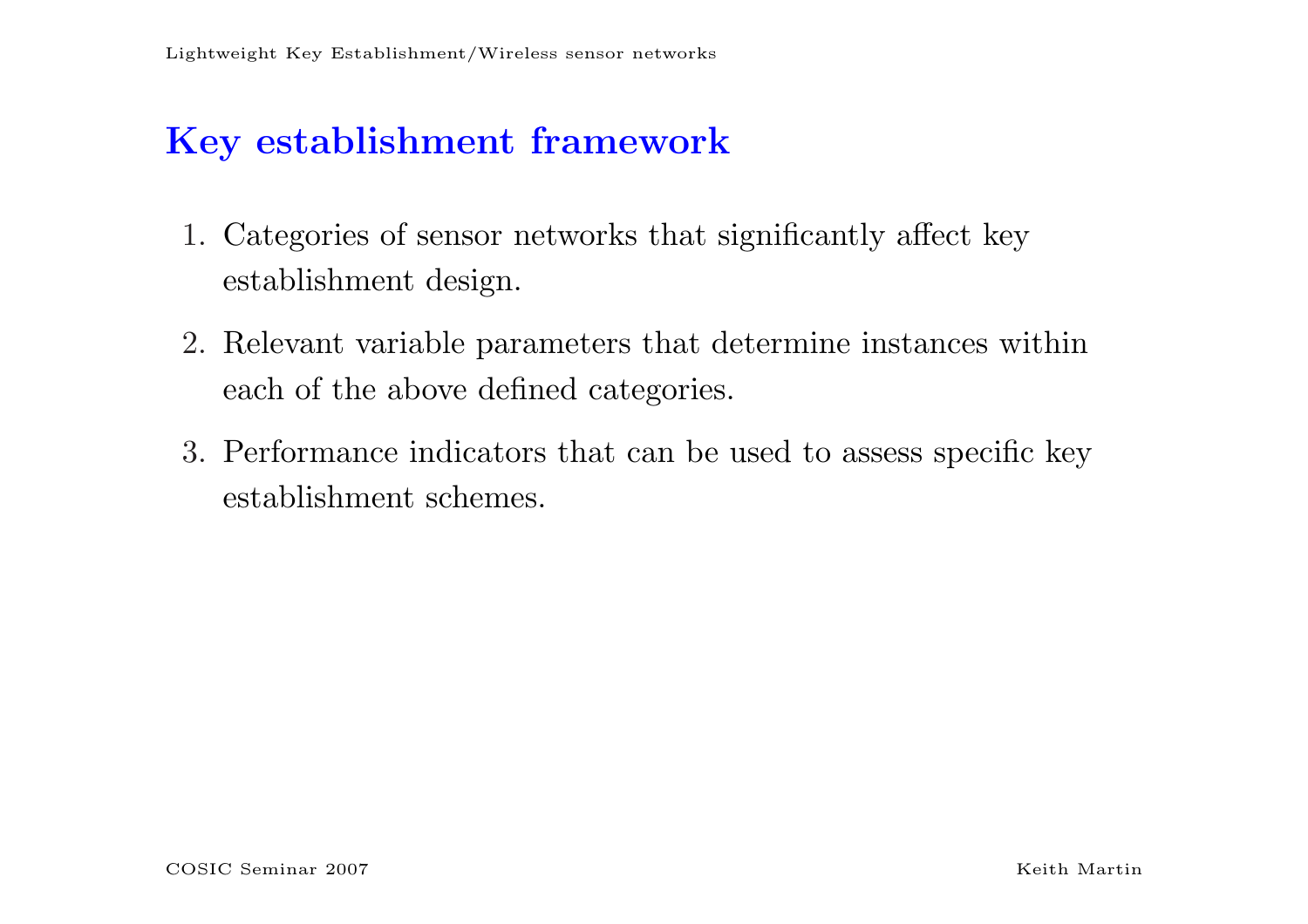# 1A - Homogeneity

Sensor networks tend to fall into one of two classes:

- 1. Homogeneous: all sensors have the same capabilities.
- 2. **Hierarchical**: there is a natural hierarchy of sensors with respect to their capabilities (with fewer sensors at higher, more "powerful" levels).

The most common hierarchical networks are **two-level**, where there are two classes of sensor. Note that "powerful" could relate to issues such as amount of key storage, computational capability or degree of mobility.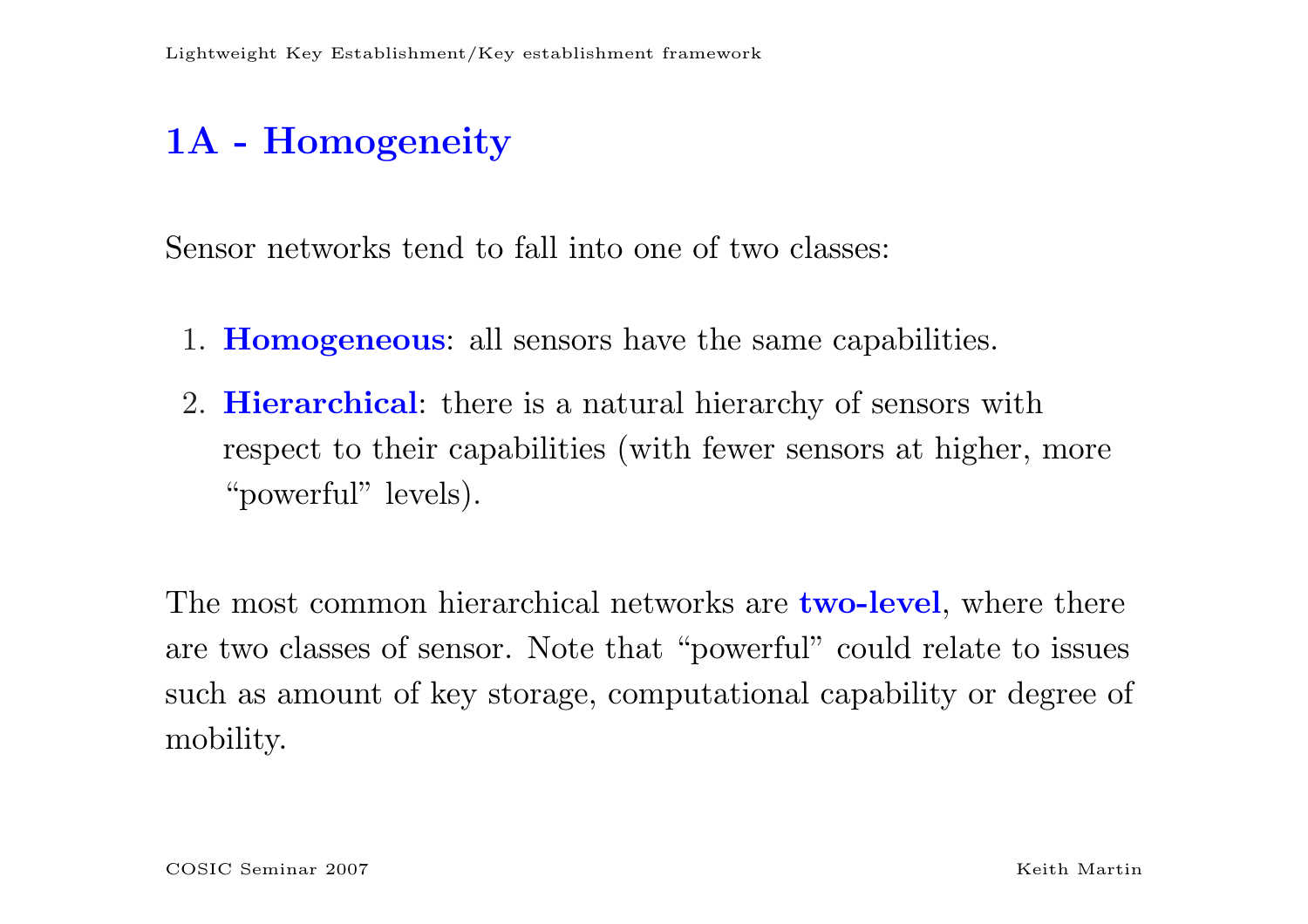#### 1B - Deployment location control

Five classes of sensor network can be identified:

- 1. Fixed, full control: the precise location of sensors is known before deployment. Applications where sensors may then undertake strictly limited mobility (for example monitoring points on a glacier) can be placed within this class for the purposes of key management.
- 2. Fixed, partial control: some information about the location of sensors is known before deployment. This class includes applications where clusters of sensors are dropped from the air over fixed locations.
- 3. Fixed, no control: the location of sensors cannot be predicted before deployment. This class includes applications where sensors are randomly scattered over a monitoring area.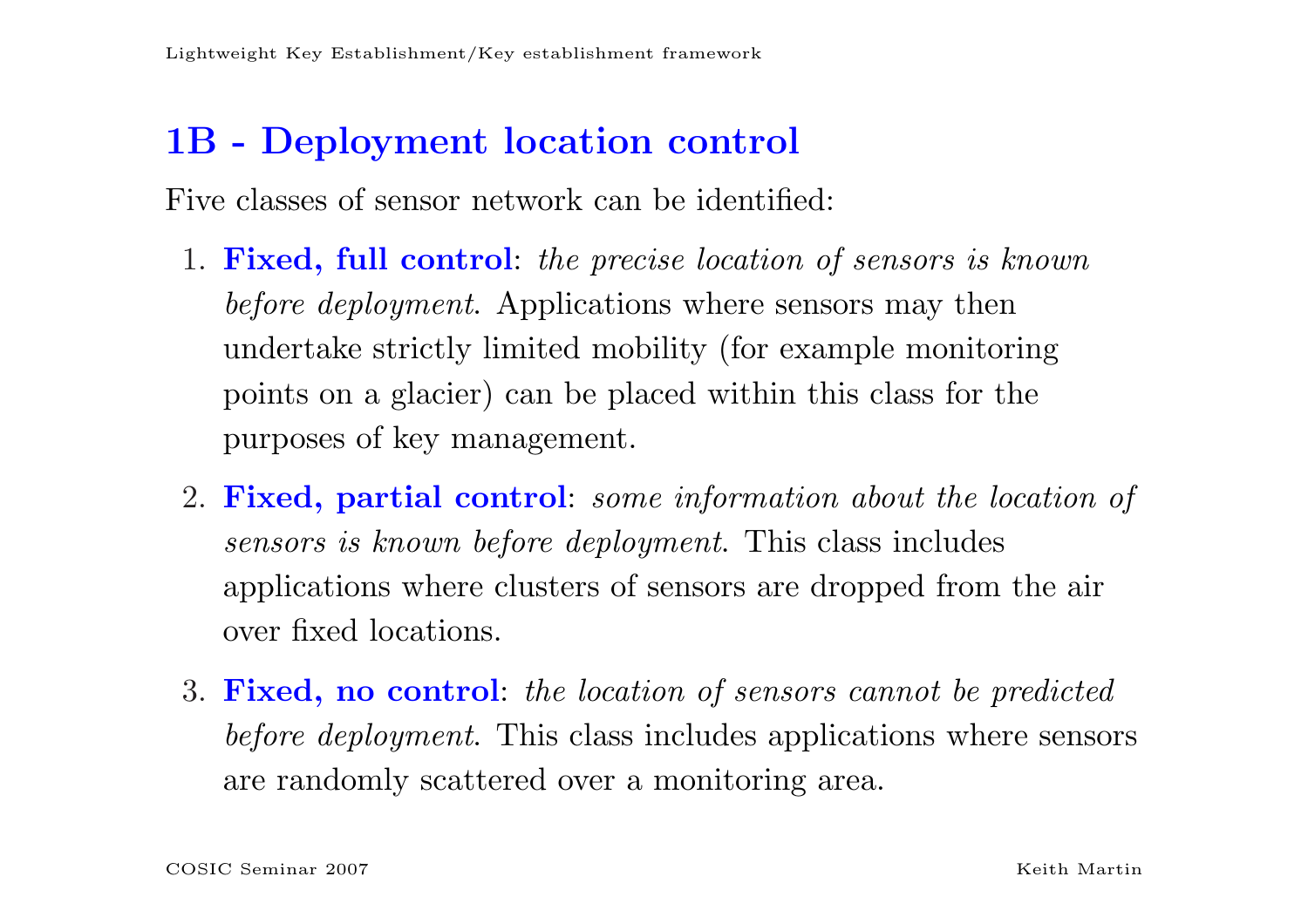- 4. Locally mobile: sensors are mobile within a controlled locality. In this class, sensors can be assumed to be free to move to any location within a strictly defined local area, but cannot stray out of this area.
- 5. Fully mobile: sensors are mobile. In this class, sensors are free to move anywhere within the network environment.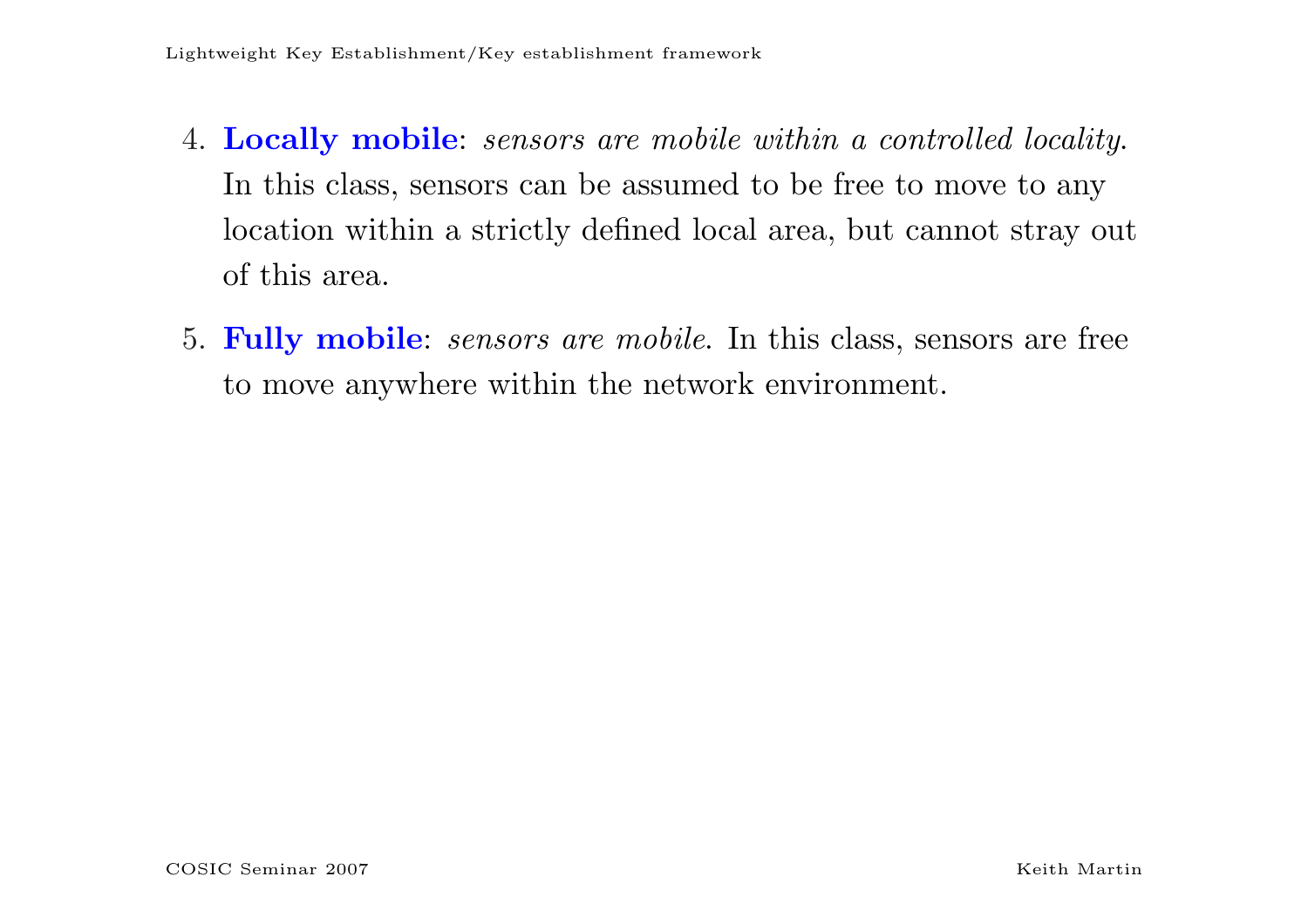#### 1C - Ideal communication structure

Three important classes of ideal communication structure are:

- 1. *t*-complete: all subsets of sensors of size *t*. Most commonly pairwise complete (2-complete).
- 2. locally *t*-complete: all local subsets of sensor of size  $t$ , where local generally refers to sensors who are neighbours of one another in some sense. Most commonly **pairwise locally** complete, which arises in applications where the most commonly required communication flow is between a (mobile) external sink and any sensor.
- 3. **regionally** *t***-complete**: all subsets of sensors of size t within a specified region. (Differs from locally t-complete as sensors belonging to same "region" are required to share key associations.)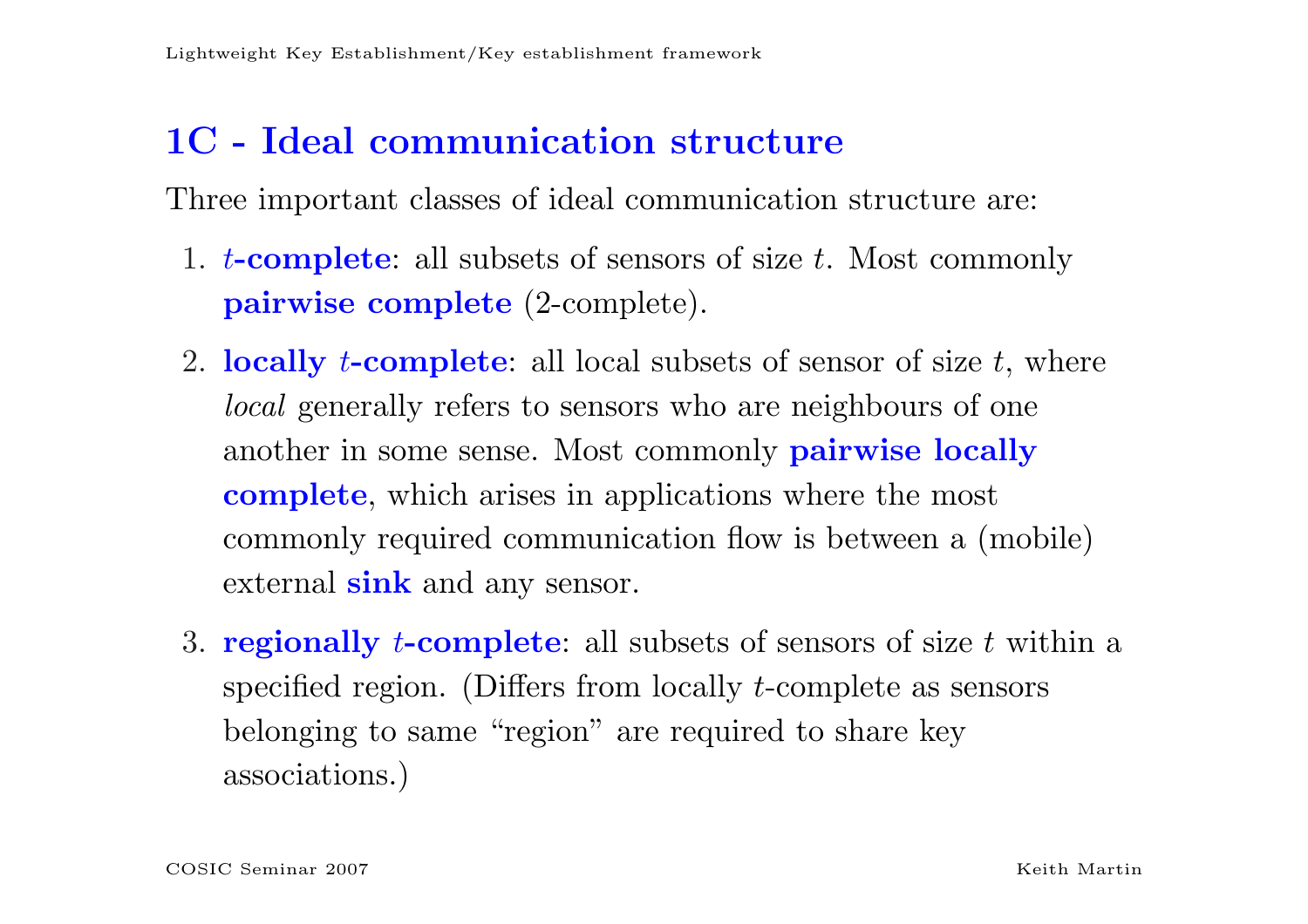### 2 - Variable network parameters

The following parameters can be set to define a specific scheme.

- Storage: The storage capability of a sensor. This is perhaps the most significant parameter in terms of its direct limiting effect on key establishment scheme design.
- **Energy:** The energy available for a sensor to conduct computations and communications. It is generally considered that the energy requirements for communication far outweigh those of computation.
- Range: The communication range over which a sensor can contact other sensors. This is also related to the energy capability since greater communication ranges tend to consume more power.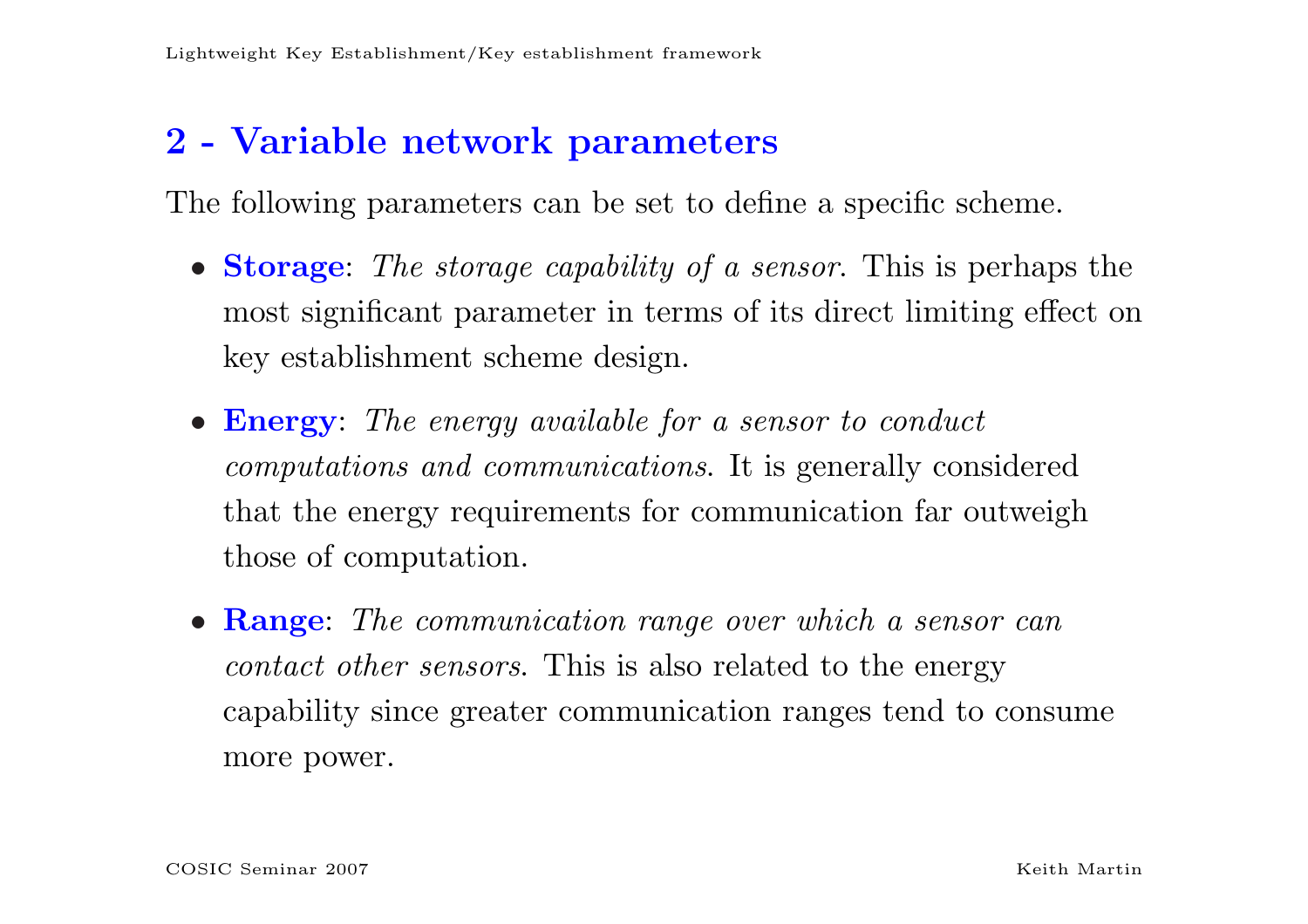### 3 - Performance indicators

- **Connectivity:** Measures how closely the network communication structure matches the ideal communication structure.
- **Scalability:** Measures the feasibility of use with large network sizes. It essentially reflects the storage requirements relative to the number of nodes in the network.
- **Resilience:** Indicates the proportion of established keys that become compromised once the adversary has access to the secret data from a small proportion of the nodes.
- Computation/Communication overheads: Measure the precise costs of a particular solution.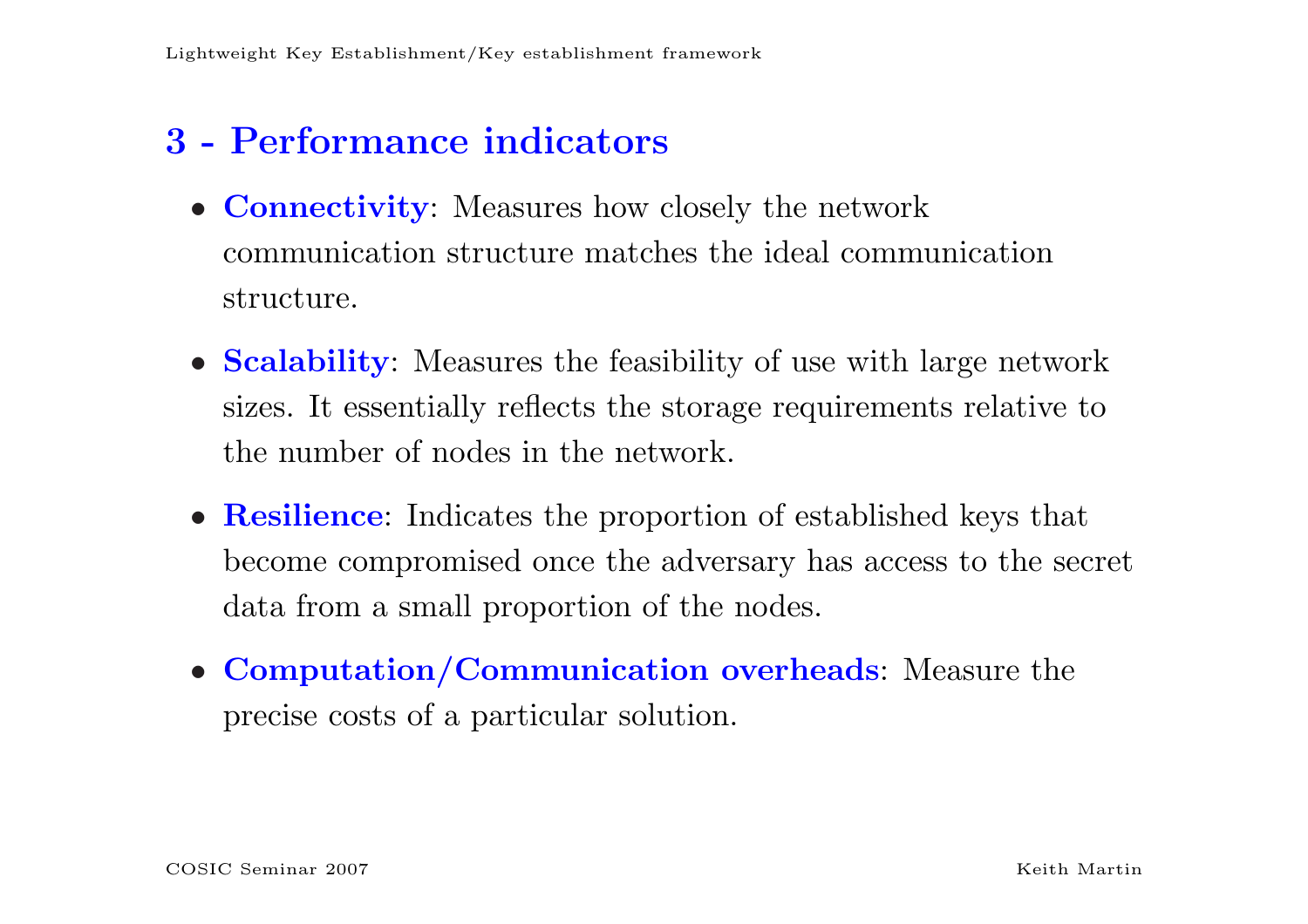### Research snapshot

|                 | $2-c/$ | $locally 2-c/$ | regionally $2-c/$ | hierarchical- |
|-----------------|--------|----------------|-------------------|---------------|
|                 | $t-c$  | locally $t-c$  | regionally $t$ -c | 2-level       |
| fixed,          |        |                |                   |               |
| full control    |        |                |                   |               |
| fixed,          |        |                | 9                 |               |
| partial control |        |                |                   |               |
| fixed,          | 23     |                |                   |               |
| no control      |        |                |                   |               |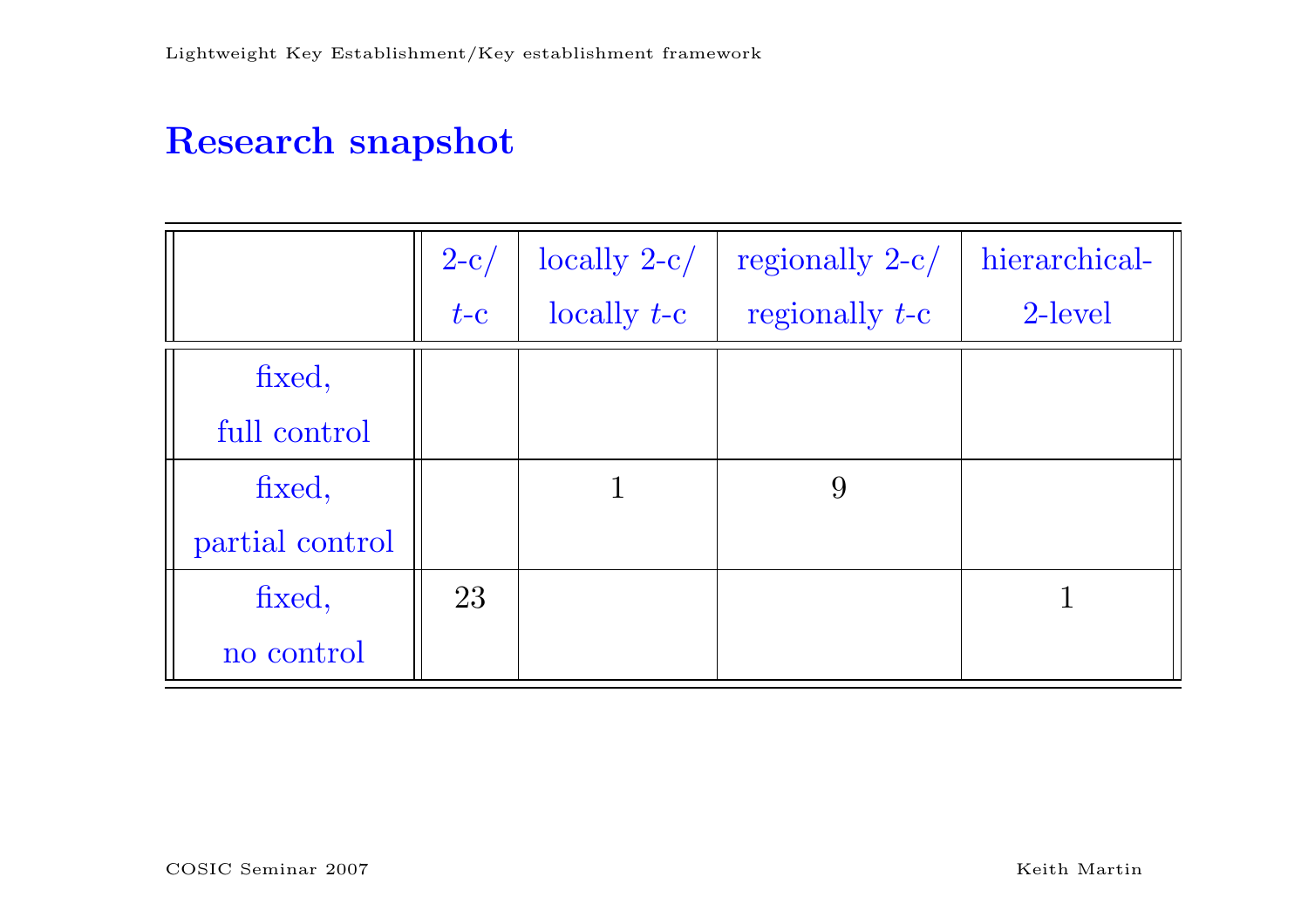### **Observations**

- In many applications there is a degree of control over sensor location. Knowledge of the network topology and location of sensors is likely to be exploitable in the design of key establishment schemes that are more efficient than those defined for the default scenario.
- The majority of applications have no apparent need for a pairwise ideal communication structure. Since applications of this type only really need local communication between sensors in order to securely relay information, partial control over sensor location should lead to more efficient schemes.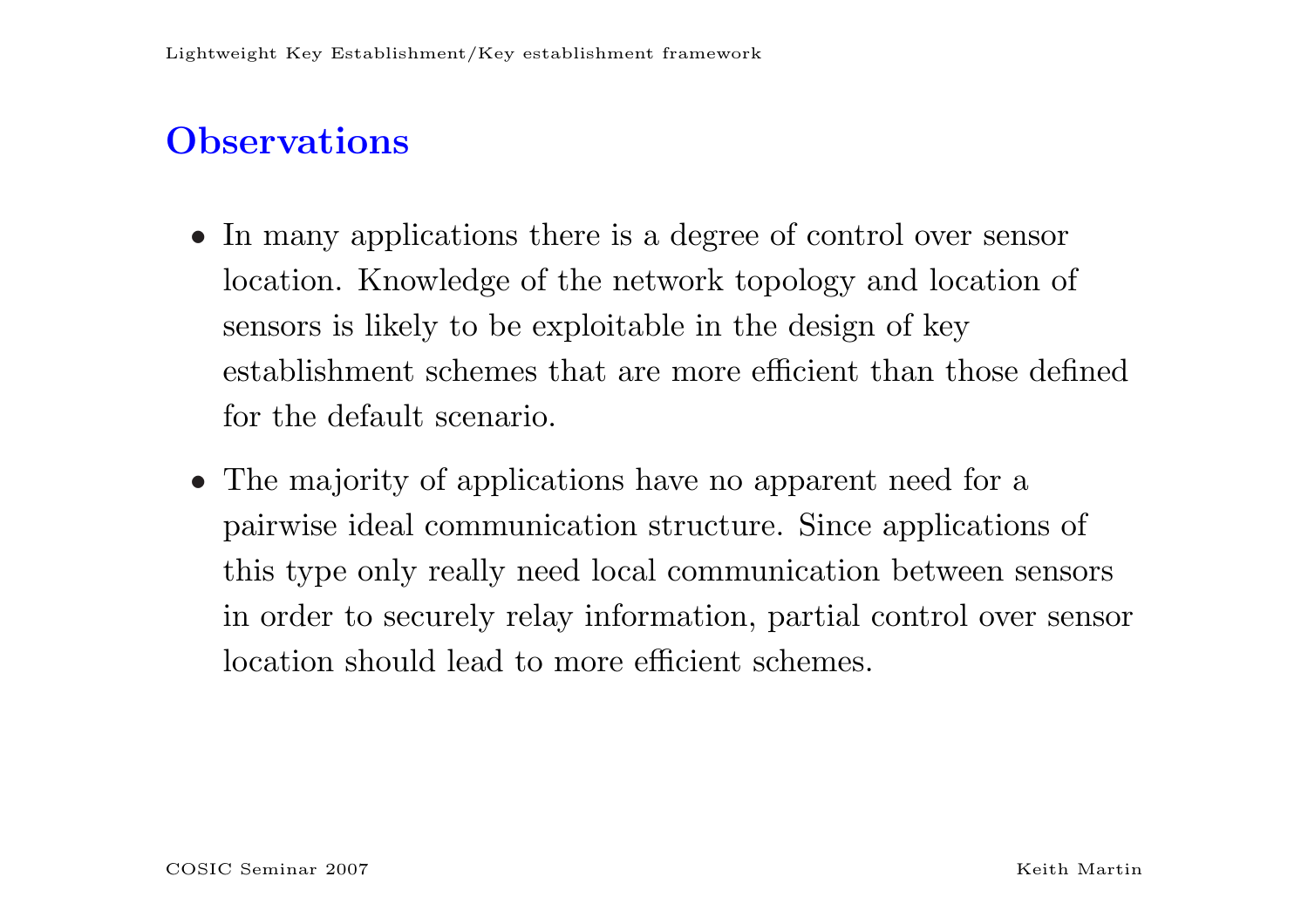Lightweight Key Establishment/Key establishment framework

### Key establishment for grids

## (locally 2-complete schemes for a network with fixed sensors and full location control)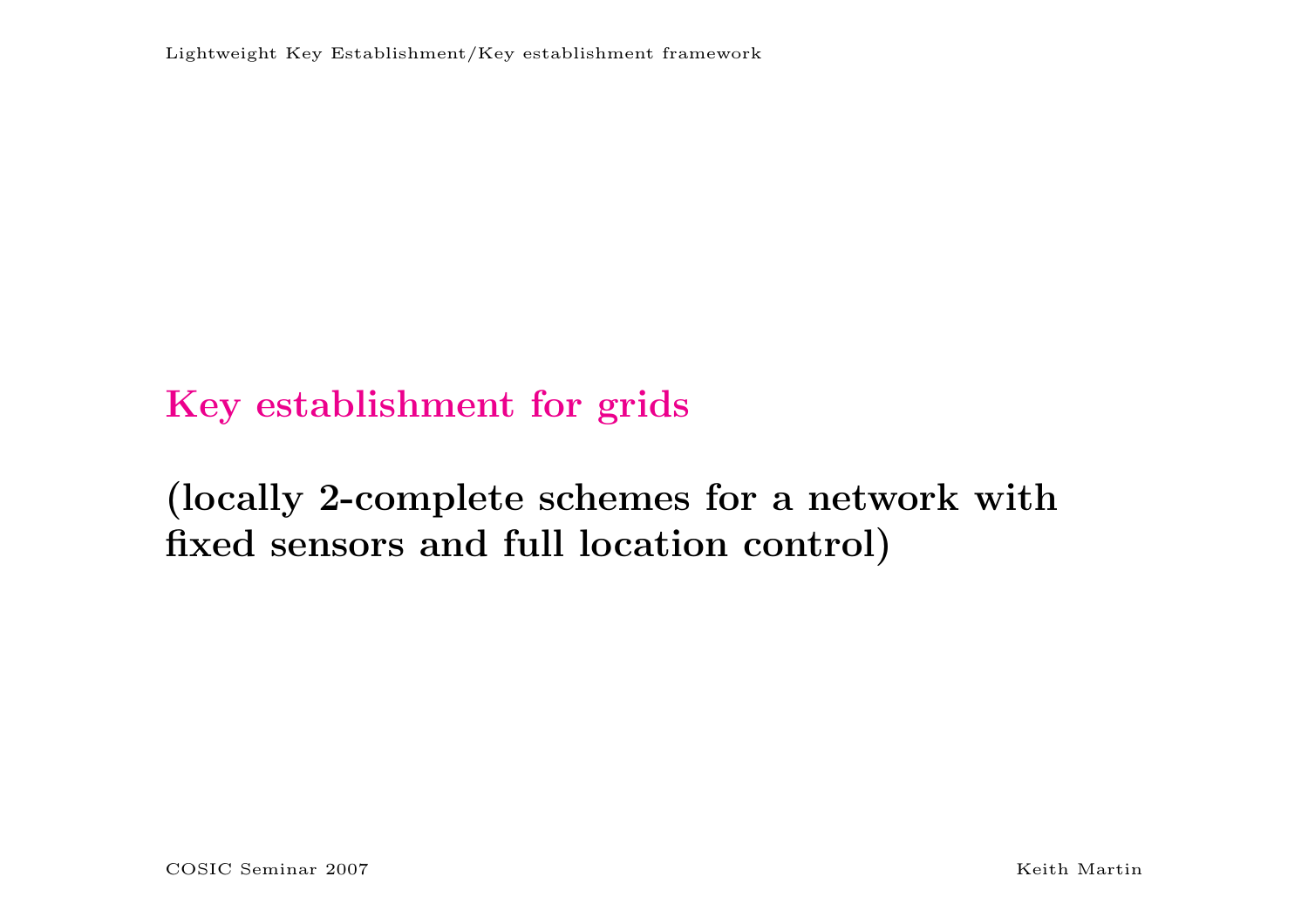### Key establishment for grids

| $\circ$ | $\circ$ | $\circ$   $\circ$   $\circ$             | $\circ$  |         |   |
|---------|---------|-----------------------------------------|----------|---------|---|
| $\circ$ | $\circ$ | $\circ$   $\circ$   $\circ$             | $\Omega$ |         |   |
| $\circ$ |         | $\circ$ $\circ$ $\circ$ $\circ$ $\circ$ |          | O       |   |
| $\circ$ | $\circ$ | $\circ$ $\circ$ $\circ$ $\circ$         |          | $\circ$ |   |
|         | $\circ$ | $\circ$ $\circ$ $\circ$ $\circ$         |          | $\circ$ | O |
|         | $\circ$ | $\circ$ $\circ$ $\circ$ $\circ$         |          | $\circ$ | O |

- monitoring vines in a vineyard or trees in a commercial plantation
- studying traffic or pollution levels on city streets
- measuring humidity and temperature on library shelves
- performing acoustic testing at each of the seats in a theatre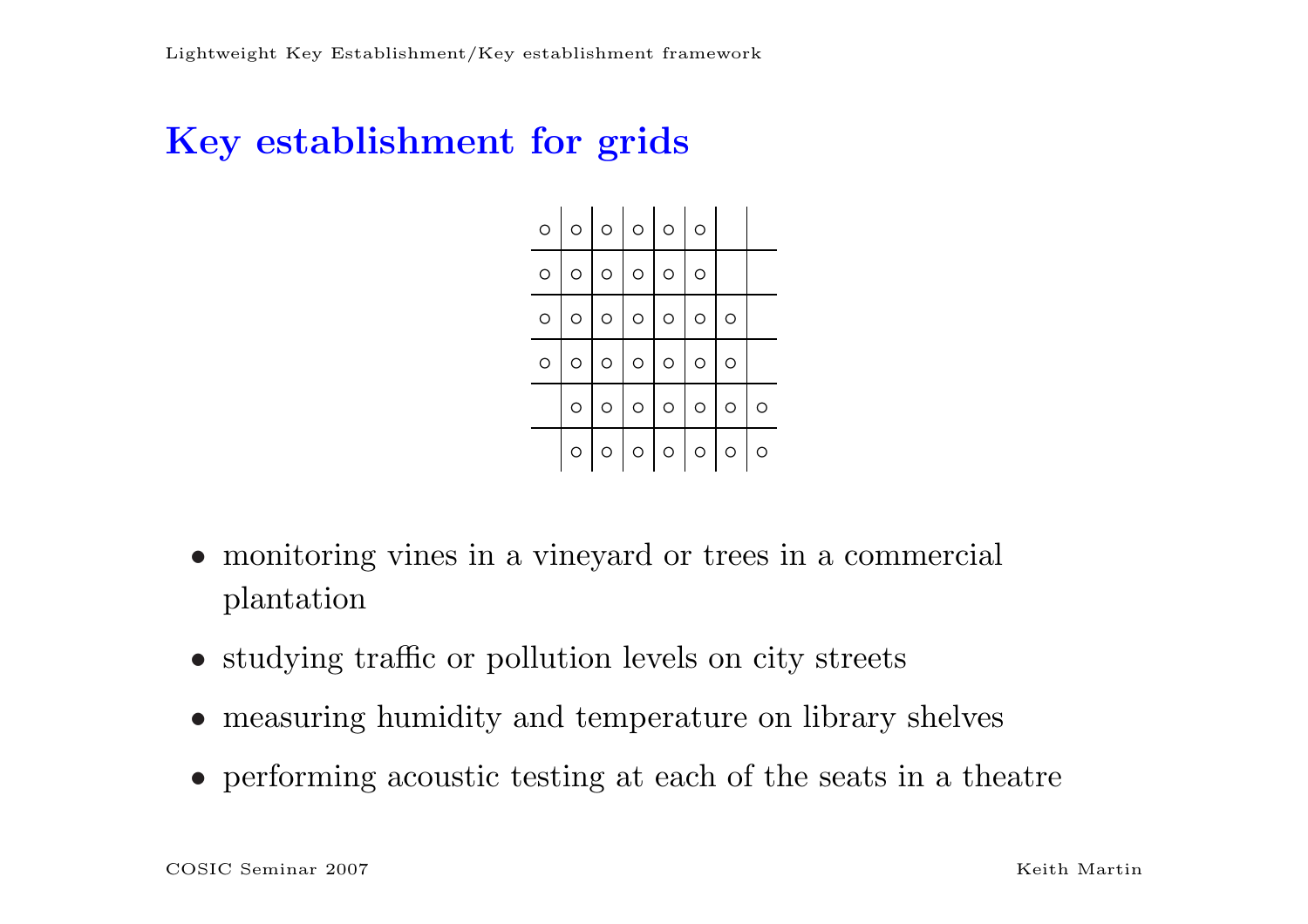#### Lee spheres

A Lee sphere of radius r centred at a given square consists of the set of squares that lie at (Manhattan) distance at most  $r$  from that square.



Lee spheres of radii 1, 2 and 3

We want to design a schemes in which each node shares a key with as many nodes as possible in the Lee sphere of radius r surrounding it.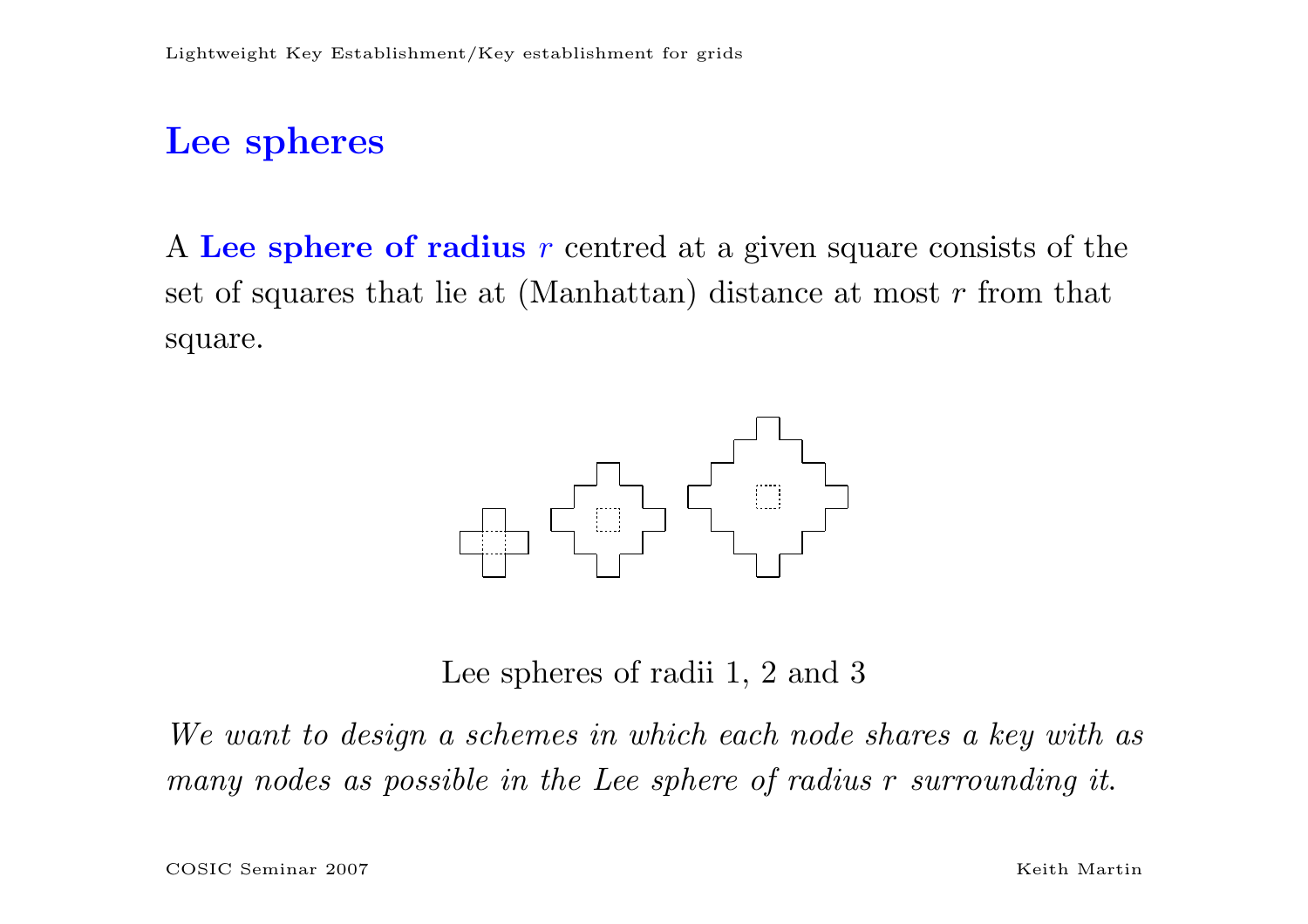# **Definitions**

- $[m, \alpha]$ -KPS: each sensor stores at most m keys and each key is shared by at most  $\alpha$  sensors.
- $(\lambda, r)$ -coverage: the expected proportion of sensors within the Lee sphere of radius r centred at some sensor  $\Psi$  that are within  $\lambda$ -hop distance of  $\Psi$ .
- $(1, r)$ -coverage: the expected number of nodes within the Lee sphere that share keys with  $\Psi$ . Note that in an  $[m, \alpha]$ -KPS the  $(1, r)$ -coverage is less than or equal to

$$
\frac{m(\alpha-1)}{2r(r+1)}.
$$

• tight  $(1, r)$ -coverage: a scheme meeting the above bound.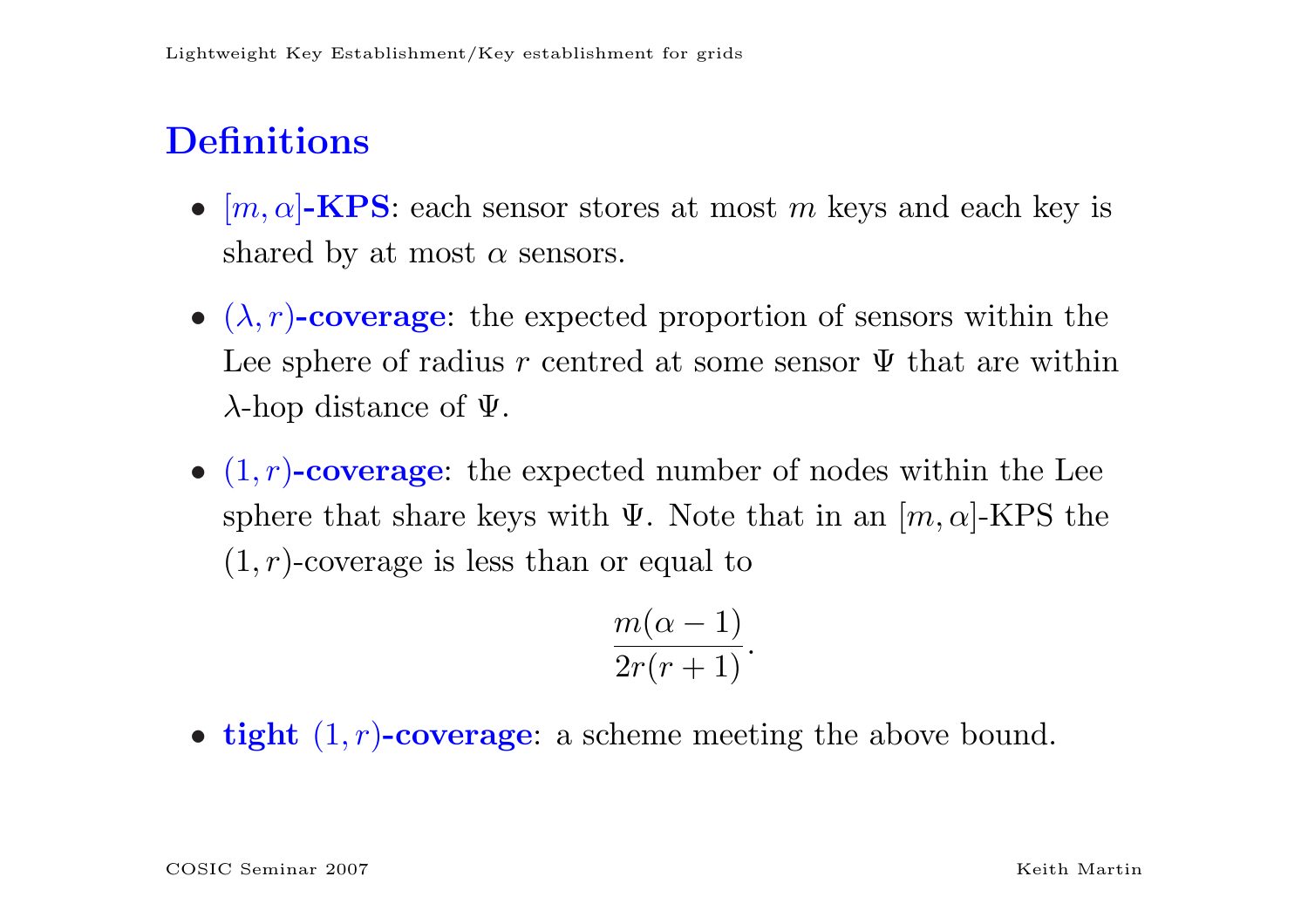# Tight schemes

A scheme achieves tight  $(1, r)$ -coverage when the following conditions are met:

- 1. Each node stores exactly  $m$  keys and each key is shared by exactly  $\alpha$  nodes.
- 2. No pair of nodes shares two or more keys.
- 3. The Manhattan distance between any two nodes sharing a key is at most r.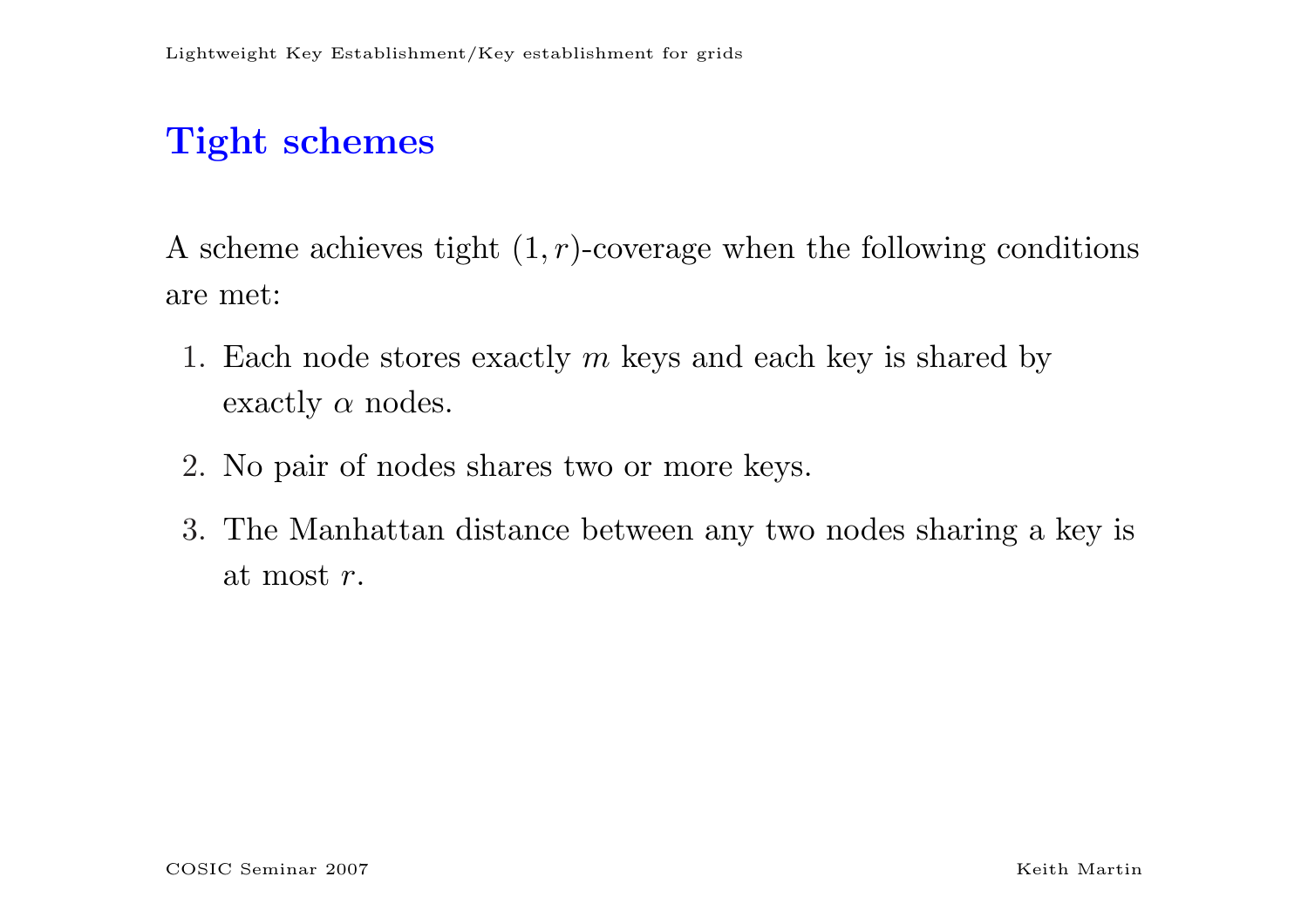### Costas arrays

A Costas array of order n is an  $n \times n$  matrix with the following properties:

- each position is either blank or contains a dot,
- each row and each column contains exactly one dot,
- $\bullet$  all  $($  $\overline{n}$ 2 ¢ vectors connecting pairs of dots are all distinct as vectors (any two vectors are different in either magnitude or orientation).

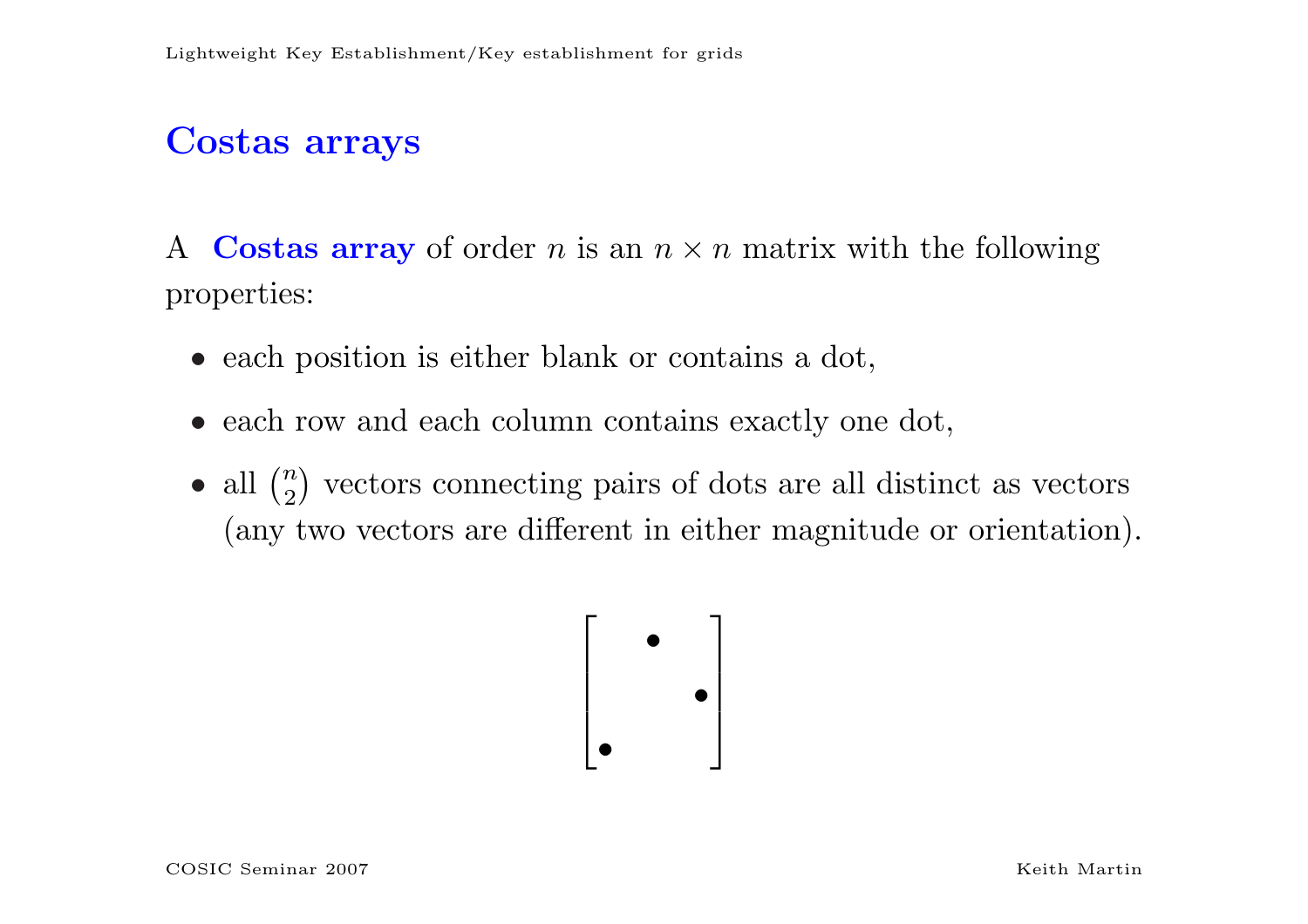#### Costas array scheme

Given an  $n \times n$  Costas array, distribute keys to sensors as follows:

- place the Costas array in every possible position in the square grid,
- associate some key  $k$  with each positioning of the Costas array,
- store  $k$  in the nodes corresponding to the dots of the array.

Suppose sensor  $\Psi$  stores keys labelled a, b and c. The other nodes that share these keys are:

$$
\begin{array}{ccccc}\cdot & \cdot & \cdot & b \\
\cdot & a & \cdot & \cdot & b \\
\cdot & \cdot & \Psi & \cdot & \cdot \\
a & \cdot & \cdot & c & \cdot \\
c & \cdot & \cdot & \cdot\n\end{array}
$$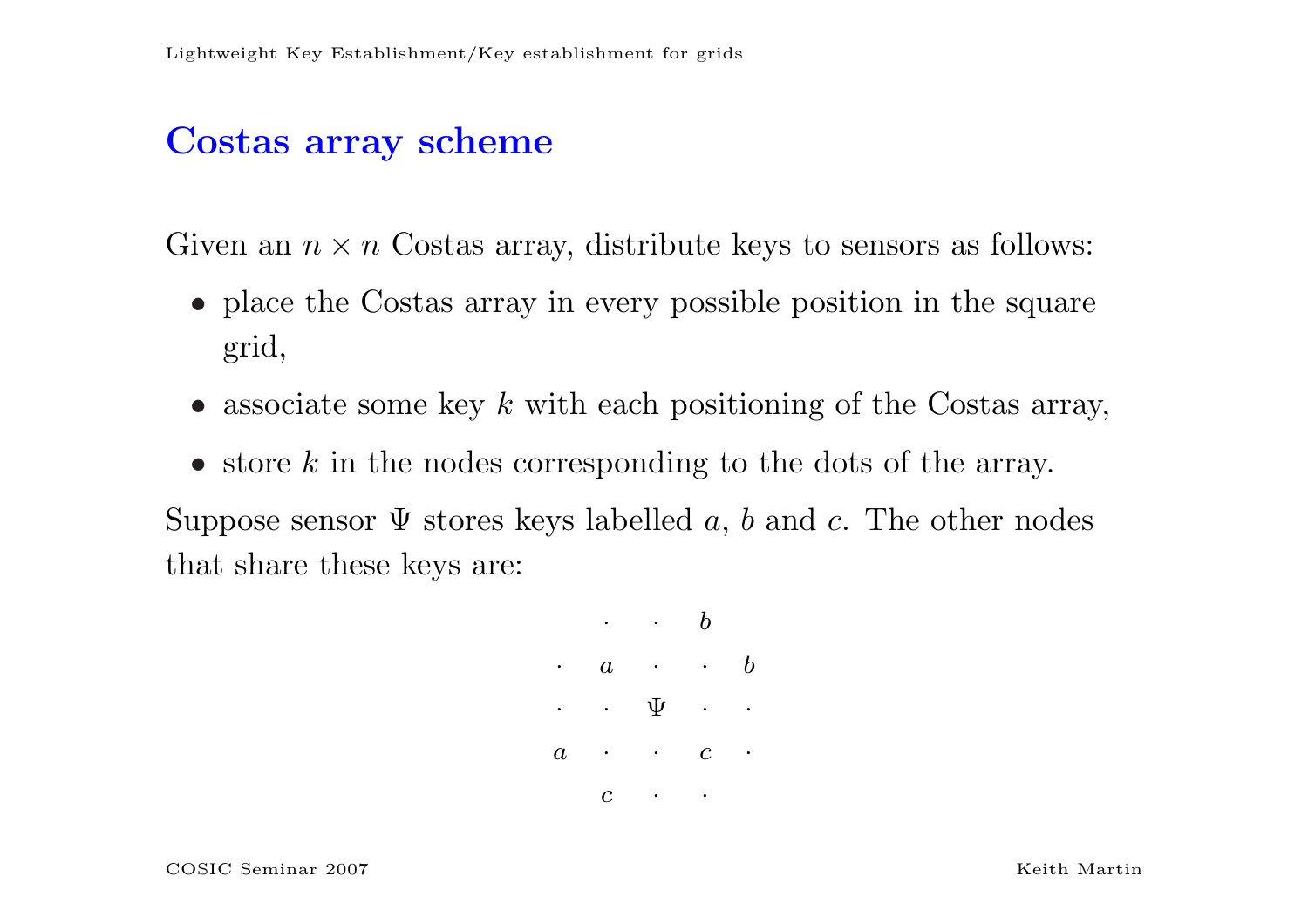### Properties of Costas array scheme

- 1. Each sensor has n different keys.
- 2. Each key is assigned to  $n$  sensors.
- 3. Any two sensors have at most one key in common.
- 4. The (Manhattan) distance between two sensors which have a common key is at most  $2(n-1)$ .

This is an  $[n, n]$ -KPS with tight  $(1, 2(n - 1))$ -coverage.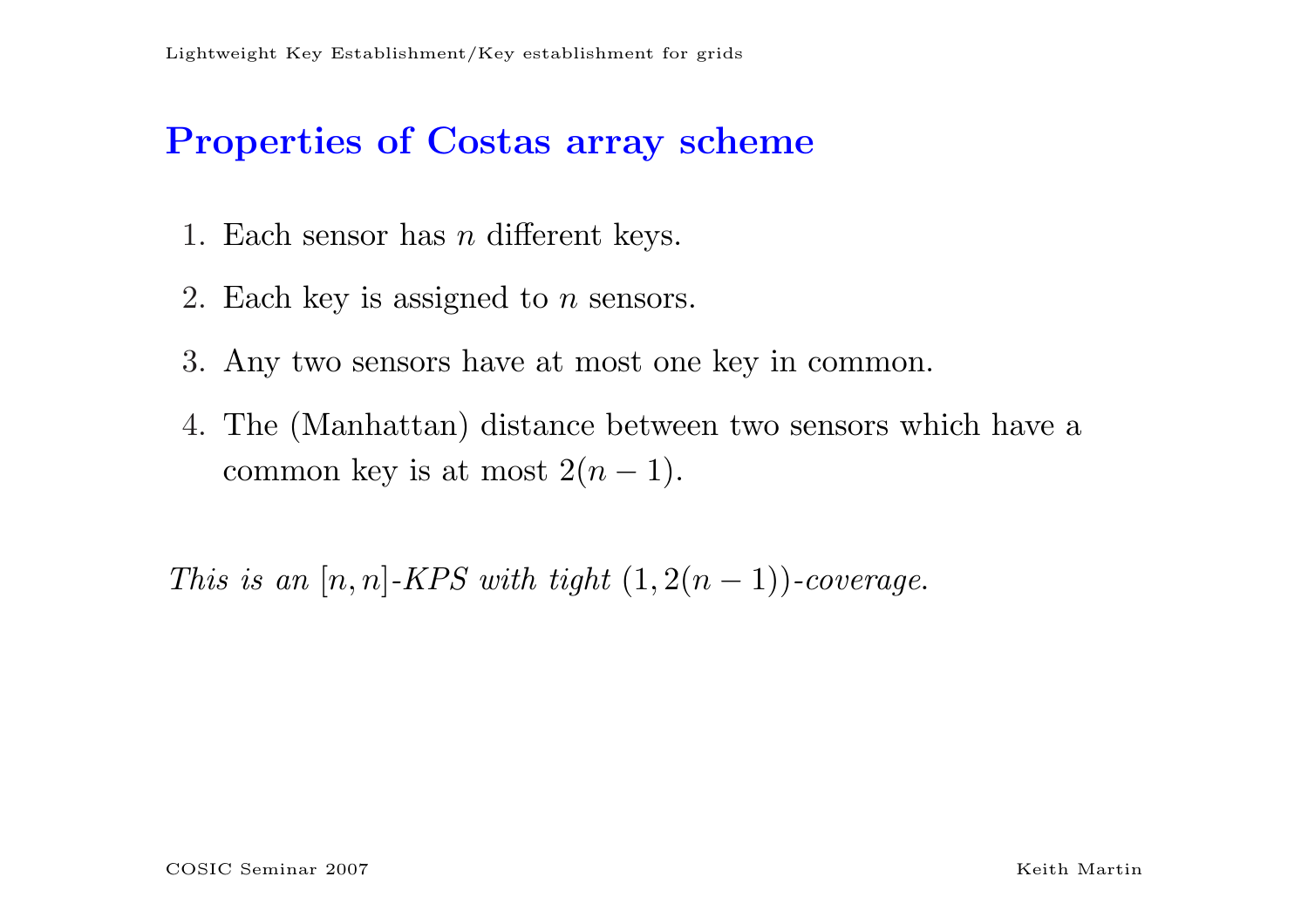#### Distinct difference arrays

The Costas array construction relies on the property that the vectors connecting pairs of dots in a Costas array are pairwise distinct. We do not, however, make use of the the requirement that each row and column have exactly one dot.

A distinct-difference configuration  $DD(m, r)$  consists of a set of m dots placed in a square grid such that:

- any two dots are Manhattan distance at most r apart,
- $\bullet$  all  $($  $\overline{m}$ 2 ¢ differences between pairs of dots are distinct as vectors.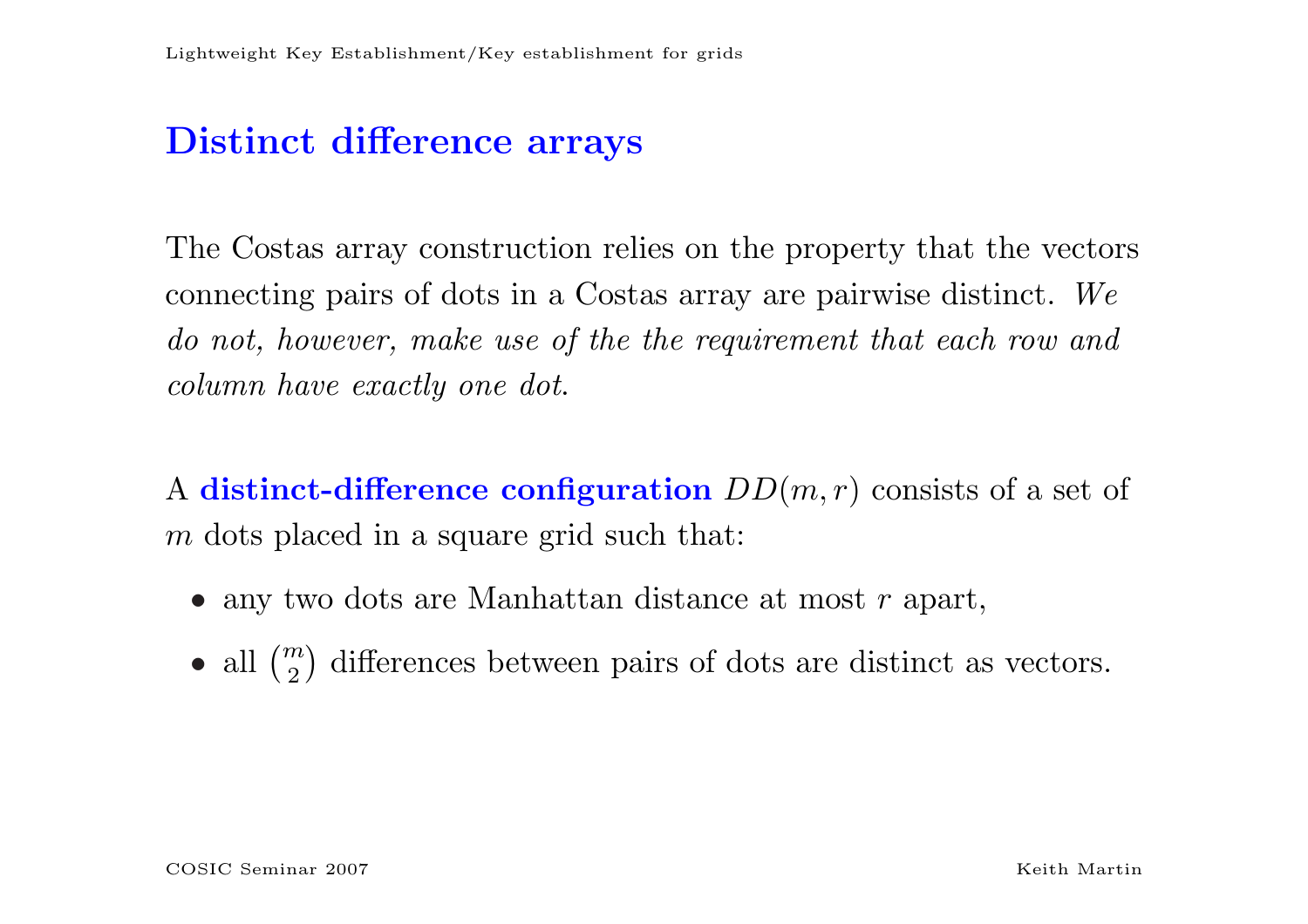### Distinct difference array scheme

A  $DD(m, r)$  generates a KPS with the properties:

- 1. Each sensor has m different keys.
- 2. Each key is assigned to m sensors.
- 3. Any two sensors have at most one key in common.
- 4. The (Manhattan) distance between two sensors which have a common key is at most  $r$ .



·

·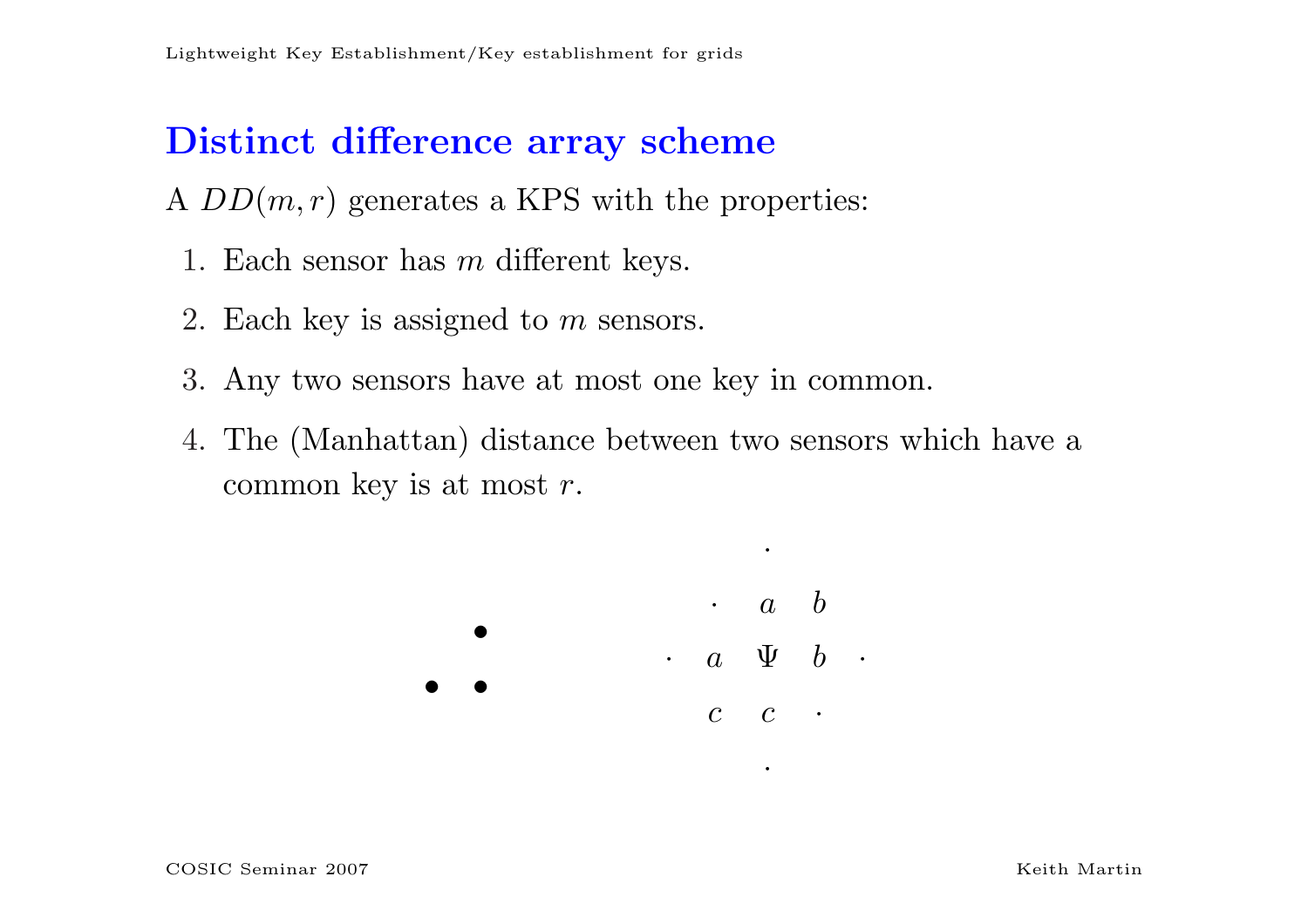#### Balancing storage, resilience and coverage

- Low number of keys per sensor is:
	- good for memory
	- good for resilience
	- bad for coverage.
- A compromise is to require **complete**  $(2, r)$ -coverage, and seek a  $DD(m,r)$  with the minimum value of m.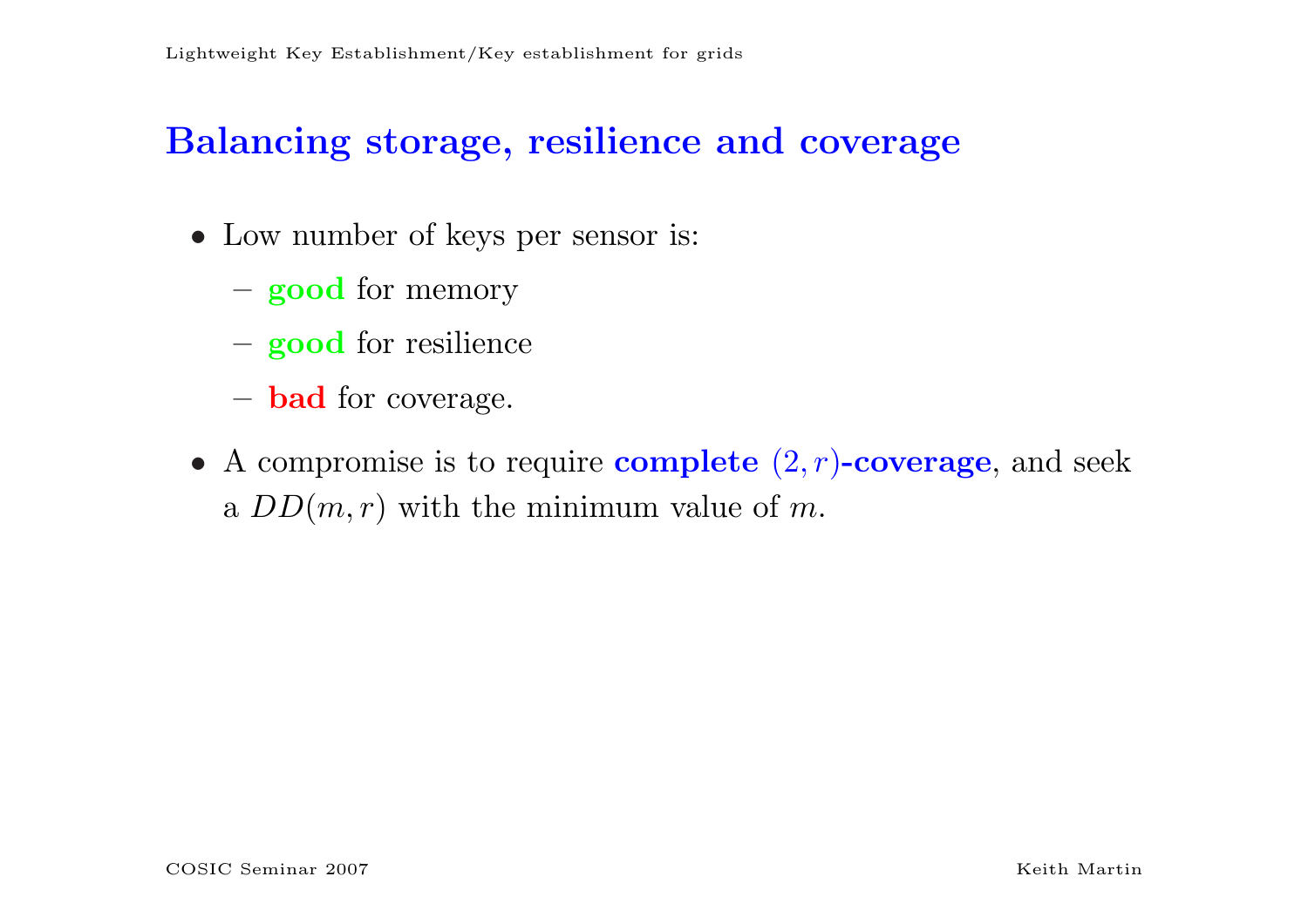## $DD(m,r)$ 's with minimal m

|           |                              | $r=1,2$   $r=3$   $r=4$   $r=5$ |                             | $\begin{array}{cc} \mid & r = 6 \end{array}$   | $r = 7$                                                                           |  |  |  |
|-----------|------------------------------|---------------------------------|-----------------------------|------------------------------------------------|-----------------------------------------------------------------------------------|--|--|--|
|           |                              |                                 |                             | $m=3$   $m=4$   $m=5$   $m=5$   $m=6$   $m=6$  |                                                                                   |  |  |  |
|           |                              |                                 |                             |                                                | $   \bullet  \cdot  \cdot  \cdot     \cdot  \bullet  \cdot  \cdot  \cdot $        |  |  |  |
|           |                              | $\bullet$                       |                             |                                                |                                                                                   |  |  |  |
|           |                              |                                 |                             |                                                | .                                                                                 |  |  |  |
|           |                              |                                 |                             |                                                |                                                                                   |  |  |  |
| $\bullet$ | $\sim$ 100 $\sim$ 100 $\sim$ | $\blacksquare$                  |                             | .     <b>.</b> .   .                           | $\mathcal{L}(\mathbf{r})$ , and $\mathcal{L}(\mathbf{r})$ , and                   |  |  |  |
|           |                              | $\bullet$                       | $\cdots$ $\bullet$ $\cdots$ | $\left  \cdot \cdot \cdot \cdot \cdot \right $ | $\mathcal{L}(\mathbf{r})$ , and $\mathcal{L}(\mathbf{r})$ , and<br>$\blacksquare$ |  |  |  |
|           |                              |                                 |                             |                                                |                                                                                   |  |  |  |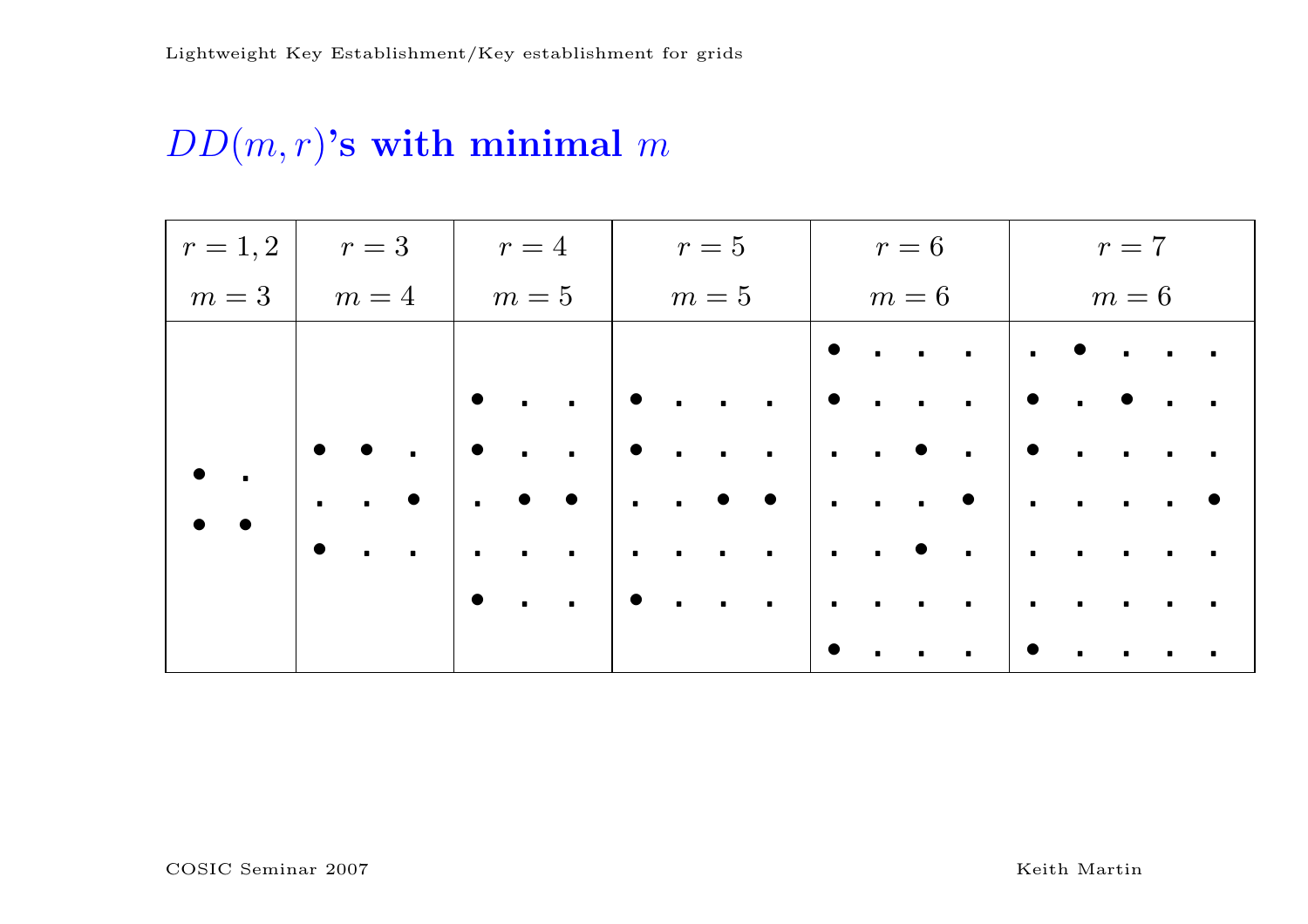# **Scheme from**  $DD(5,5)$

| ۰         |           |           | $\bullet$ | $\bullet$  |            | $\bullet$   | $\bullet$       | Ω          | $\bullet$  | $\bullet$  | $\bullet$       |            | $\bullet$ | $\bullet$ | $\bullet$ | $\hat{\textbf{e}}$ |
|-----------|-----------|-----------|-----------|------------|------------|-------------|-----------------|------------|------------|------------|-----------------|------------|-----------|-----------|-----------|--------------------|
|           | ۰         |           |           | $\bullet$  |            | $\bullet$   | $\bullet$       | $\bigcirc$ | $\bullet$  | $\bullet$  | $\bullet$       | $\bullet$  |           |           | $\bullet$ |                    |
| ö         | ò         | ö         | $\bullet$ | $\bullet$  | O          | $\bigcirc$  | $\bullet$       | $\circ$    | $\bullet$  | $\circ$    | $\circ$         | $\bullet$  | ٠         | ۰         | $\bullet$ | $\bullet$          |
| ۰         | ٠         | $\bullet$ | $\bullet$ | $\bullet$  | $\circ$    | $\circ$     | $\sim 10^{-11}$ | $\bigcirc$ | $\bullet$  | $\circ$    | $\bigcirc$      | $\bullet$  | $\bullet$ | $\bullet$ | $\bullet$ | $\bullet$          |
| $\bullet$ | $\bullet$ | $\circ$   | $\circ$   | $\circ$    | $\bigcirc$ | $\bigcirc$  | $\bigcirc$      | $\bullet$  | O          | $\sim$     | $\sim$ 10 $\pm$ | $\circ$    | $\circ$   | $\circ$   | $\bullet$ | $\bullet$          |
| ۰         | ۰         | $\circ$   | $\circ$   | $\bigcirc$ | $\bigcirc$ | $\circ$     | $\bigcirc$      | $\bullet$  | $\circ$    | $\circ$    | $\circ$         | $\bullet$  |           | ö         | $\bullet$ |                    |
| ò         | ۰         | $\circ$   | $\circ$   | $\bigcirc$ | $\bullet$  | $\bullet$   | $\bigcirc$      | $\bigcirc$ | $\bigcirc$ | $\bullet$  | $\bullet$       | O          | $\bullet$ | ó         | $\bullet$ | $\bullet$          |
| ۰         | ٠         | $\bullet$ | $\bullet$ | $\bigcirc$ | $\bullet$  | $\bullet$   | $\bigcirc$      | $\bullet$  | $\bigcirc$ | $\circ$    | $\bigcirc$      | $\bigcirc$ | $\circ$   | $\circ$   | $\sim$    | $\bullet$          |
| ۰         | $\bullet$ | $\circ$   | $\circ$   | $\bigcirc$ | $\bigcirc$ | $\circ$     | $\bullet$       | $\ast$     | $\bullet$  | $\bigcirc$ | $\bigcirc$      | $\bigcirc$ | $\circ$   | $\circ$   | $\bullet$ | $\bullet$          |
| ۰         | ۰         | $\circ$   | $\circ$   | $\bigcirc$ | $\bigcirc$ | $\circ$     | $\bigcirc$      | $\bullet$  | $\circ$    | $\bullet$  | $\bullet$       | $\circ$    | $\bullet$ |           |           |                    |
| ۰         | ò         | $\bullet$ | $\bullet$ | $\bigcirc$ | $\bullet$  | $\bullet$   | $\bigcirc$      | $\bigcirc$ | $\circ$    | $\bullet$  | $\bullet$       | $\circ$    | $\circ$   | $\circ$   | $\bullet$ | $\bullet$          |
| ۰         | $\bullet$ | $\bullet$ | $\bullet$ | $\bullet$  | $\bigcirc$ | $\circ$     | $\bigcirc$      | $\bullet$  | $\bigcirc$ | $\bigcirc$ | $\bigcirc$      | $\bigcirc$ | $\circ$   | $\circ$   | $\sim$    | $\bullet$          |
| ۰         | $\bullet$ | $\circ$   | $\circ$   | $\circ$    | $\sim$     | $\bullet$   | $\bigcirc$      | $\bullet$  | $\bigcirc$ | $\bigcirc$ | $\bigcirc$      | $\bigcirc$ | $\circ$   | $\circ$   | $\bullet$ | $\bullet$          |
|           |           |           |           | $\bullet$  | $\circ$    | $\circ$     | $\bullet$ .     | $\circ$    | $\bullet$  | $\circ$    | $\circ$         | ۰          |           |           |           |                    |
| ۰         | $\bullet$ | $\bullet$ | $\bullet$ | $\bullet$  | $\circ$    | $\circ$     | $\bullet$       | $\circ$    | $\bullet$  | $\circ$    | $\circ$         | $\bullet$  | $\bullet$ | $\bullet$ | $\bullet$ | $\bullet$          |
|           | ö         |           |           | ö          | $\bullet$  | $\bullet$   | $\bullet$       | $\circ$    | $\bullet$  | $\bullet$  | $\bullet$       |            |           |           | $\bullet$ |                    |
| $\bullet$ | $\bullet$ |           | ò.        | ò.         | $\bullet$  | $\bullet$ . | $\bullet$ .     | $\circ$    | $\bullet$  | $\bullet$  | $\bullet$       | ò.         | $\bullet$ | $\bullet$ | $\bullet$ |                    |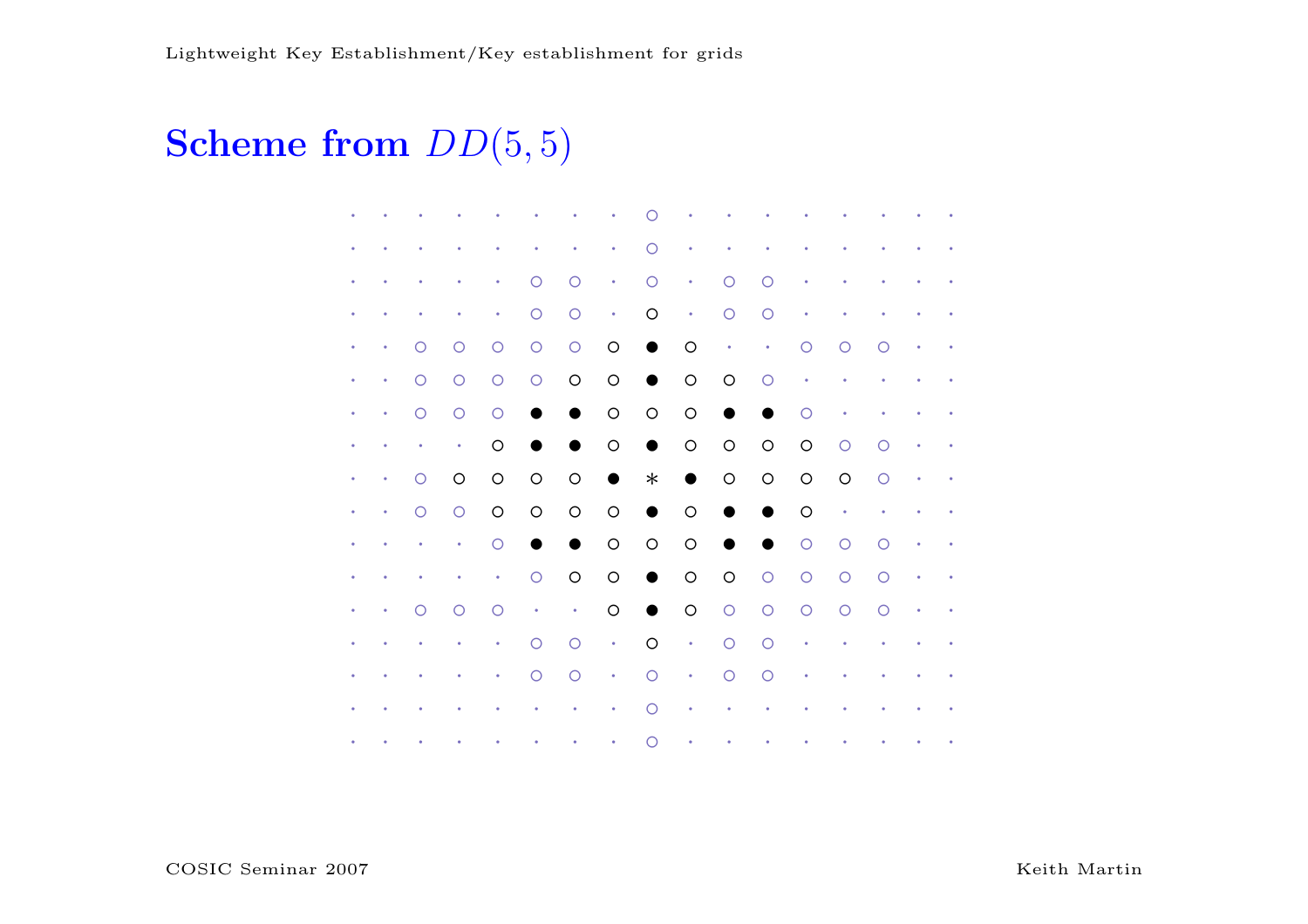## Concluding remarks

- There is plenty scope for investigating lightweight key establishment in sparsely populated regions of the framework grid
- Worth investigating other fixed network topologies
- Distinct difference arrays are interesting objects in their own right and little known about them